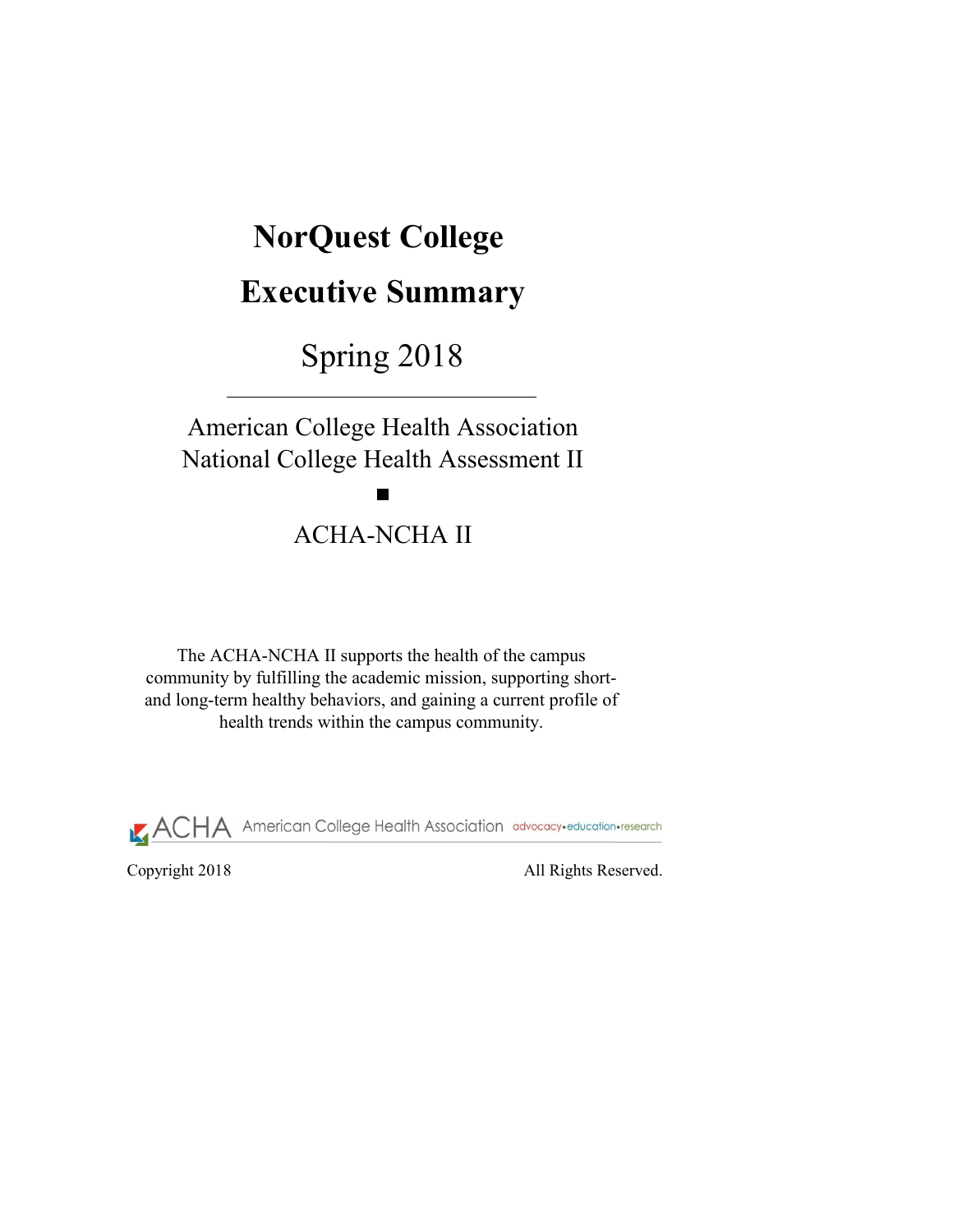# **Table of Contents**

#### I. Introduction 2

#### II. Findings

| A. General Health of College Students                  | 3              |
|--------------------------------------------------------|----------------|
| B. Disease and Injury Prevention                       | $\overline{4}$ |
| C. Academic Impacts                                    | 5              |
| D. Violence, Abusive Relationships and Personal Safety | 5              |
| E. Tobacco, Alcohol, and Marijuana Use                 | 6              |
| F. Sexual Behavior                                     | 10             |
| G. Nutrition and Exercise                              | 12             |
| H. Mental Health                                       | 13             |
| I. Sleep                                               | 16             |
|                                                        |                |

III. Demographics and Student Characteristics 17

Association-National College Health Assessment II: NorQuest College Executive Summary Spring 2018. Hanover, MD: American College Health Association; 2018.

*Suggested citation for this document:* 

American College Health Association. American College Health

п

 ACHA, the nation's principal advocate and leadership organization for college and university health, represents a diverse membership that provides and supports the delivery of health care and prevention and wellness services for the nation's 20 million college students. For more information about the association's programs and services, visit www.acha.org, and www.acha-ncha.org.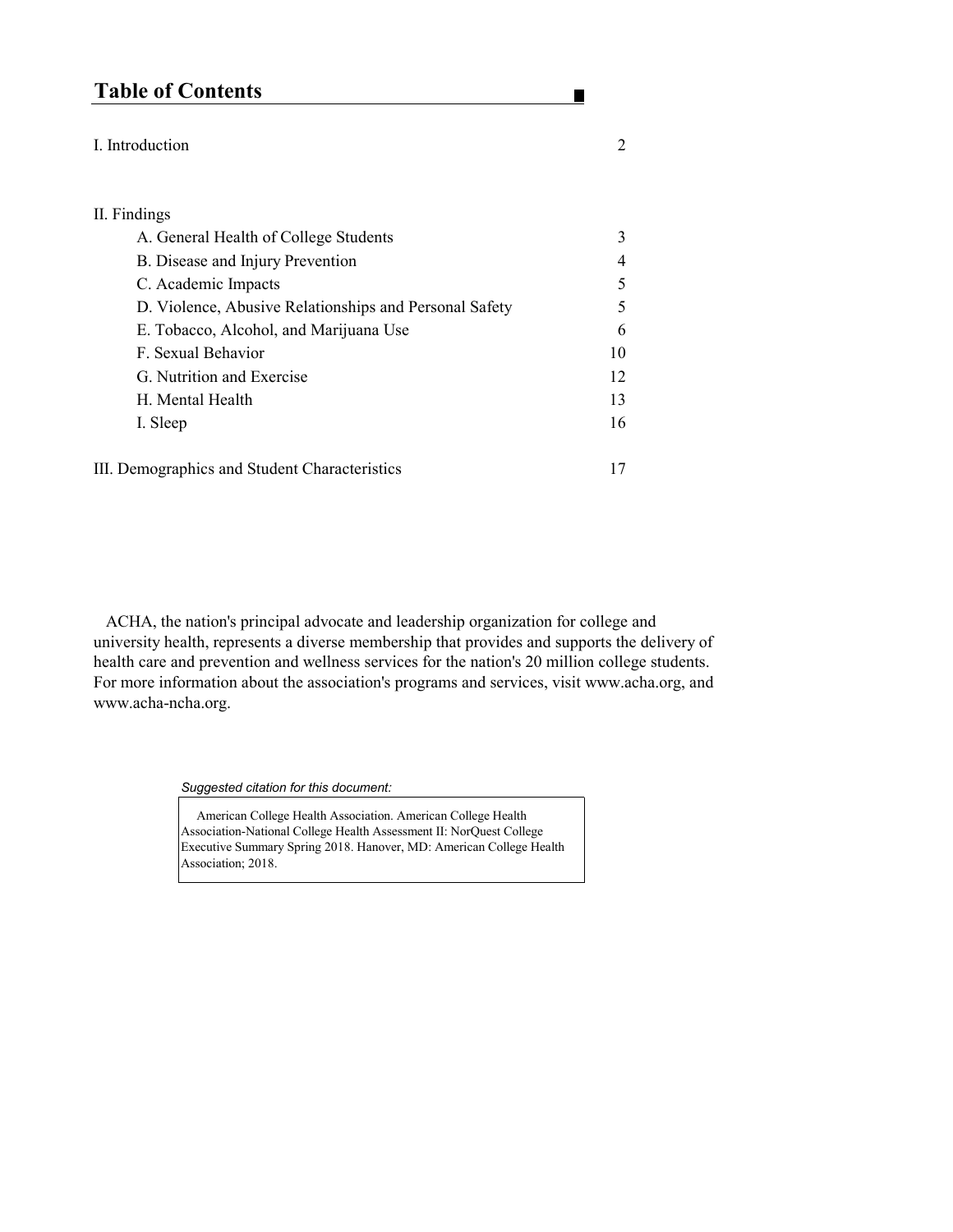# **Introduction**

#### *Notes about this report:*

2

3. *A note about the use of sex and gender in this report:* Survey responses are reported by sex based on the responses to questions 47a, 47b, and 47c. For the purpose of the ACHA-NCHA report documents, respondents are reported as male or female only when their responses to these three questions are consistent with one another. If students' gender identity is consistent with their sex at birth AND the student selects "no" for transgender, then respondents are designated as either *male*  or *female.* If respondents select "yes" for transgender OR their sex at birth is not consistent with their gender identity, then they are designated as *non-binary.* A respondent that skips any of the three questions is designated as *unknown.* Totals displayed in this report include *non-binary* and *unknown* students.

The overall response proportion was 18.6%. survey for NorQuest College consisting of 223 respondents. This Executive Summary highlights results of the ACHA-NCHA II Spring 2018

2. Students responding "not applicable" were excluded from several analyses, which are specifically noted throughout this document. This will often explain differences observed between this document and the full data report.

 The ACHA-National College Health Assessment II (ACHA-NCHA II) is a national research survey organized by the American College Health Association (ACHA) to assist college health service providers, health educators, counselors, and administrators in collecting data about their students' habits, behaviors, and perceptions on the most prevalent health topics.

ACHA initiated the original ACHA-NCHA in 2000 and the instrument was used nation wide through the spring 2008 data collection period. The ACHA-NCHA now provides the largest known comprehensive data set on the health of college students, providing the college health and higher education fields with a vast spectrum of information on student health. A revised survey, the ACHA-NCHA-II, has been in use since the fall 2008 data collection period.

Please note the ACHA-NCHA II is not appropriate for trend comparison with items from the original ACHA-NCHA survey. Directly comparing pre- and post-redesign estimates on similar data points, without taking into account the impact of the survey's redesign, can lead to an erroneous conclusion.

For additional information about the survey's development, design, and methodology, email Mary T Hoban, PhD, MCHES, (mhoban@acha.org), E. Victor Leino, PhD (vleino@acha.org), or visit www.acha-ncha.org.

1. Missing values have been excluded from analysis and only valid percents are included in this document.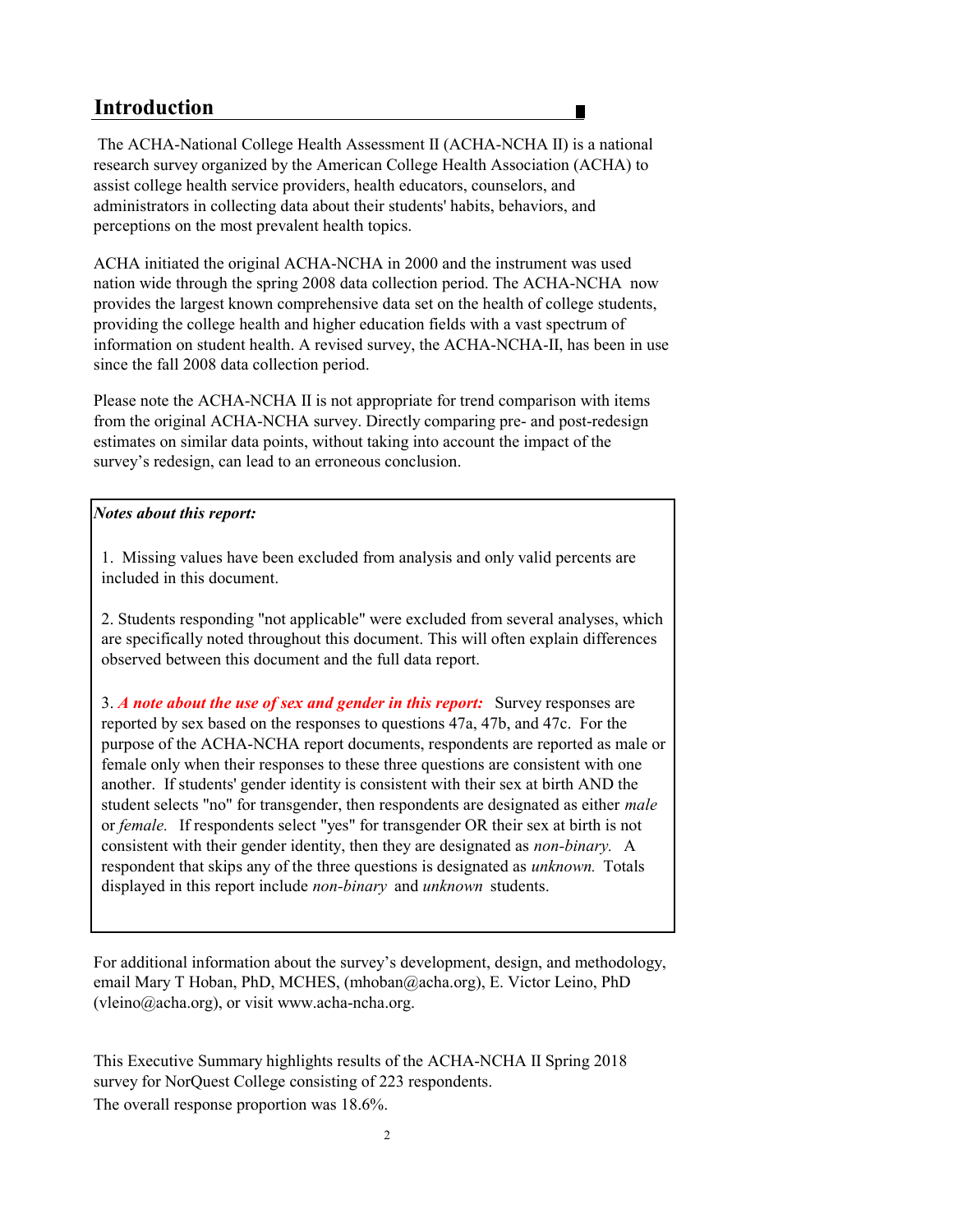# **Findings**

### **A. General Health of College Students**

49.5 % of college students surveyed (58.3 % male and 46.9 % female) described their health as *very good or excellent .*

H

83.8 % of college students surveyed (  $86.1$  % male and  $83.8$  % female) described their health as *good, very good or excellent .*

Proportion of college students who reported being diagnosed or treated by a professional for any of the following health problems within the last 12 months:

54.7 % of college students (40.5 % male, 58.1 % female) reported being diagnosed or treated by a professional with one or more of the above conditions within the last 12 months.

| Allergies:                   | 14.2 $\%$ | Hepatitis B or C:                   | $2.8\%$  |
|------------------------------|-----------|-------------------------------------|----------|
| Asthma:                      | $6.4\%$   | High blood pressure:                | $6.4\%$  |
| Back pain:                   | 21.2 %    | High cholesterol:                   | $1.8\%$  |
| Broken bone/Fracture/Sprain: | $6.4\%$   | HIV infection:                      | $0.5\%$  |
| Bronchitis:                  | $5.0\%$   | Irritable Bowel Syndrome:           | 4.1 $\%$ |
| Chlamydia:                   | $1.8 \%$  | Migraine headache:                  | 14.9 %   |
| Diabetes:                    | 1.4 $\%$  | Mononucleosis:                      | $0.0\%$  |
| Ear infection:               | $6.4\%$   | <b>Pelvic Inflammatory Disease:</b> | $0.0\%$  |
| Endometriosis:               | 1.4 $\%$  | Repetitive stress injury:           | $1.8 \%$ |
| Genital herpes:              | $0.9\%$   | Sinus infection:                    | $9.5\%$  |
| Genital warts/HPV:           | $0.9\%$   | Strep throat:                       | $6.8\%$  |
| Gonorrhea:                   | $0.9\%$   | Tuberculosis:                       | $0.0\%$  |
|                              |           | Urinary tract infection:            | 14.7 $%$ |
|                              |           |                                     |          |

Proportion of college students who reported any of the following:

| Attention Deficit and Hyperactivity Disorder (ADHD)             | 5.9 $\%$ |
|-----------------------------------------------------------------|----------|
| Chronic illness (e.g., cancer, diabetes, auto-immune disorders) | 6.3 $\%$ |
| Deafness/Hearing loss                                           | 4.1 $\%$ |
| Learning disability                                             | $8.3\%$  |
| Mobility/Dexterity disability                                   | $2.3\%$  |
| Partial sightedness/Blindness                                   | $1.8\%$  |
| Psychiatric condition                                           | 6.8 $\%$ |
| Speech or language disorder                                     | $2.3\%$  |
| Other disability                                                | $3.3\%$  |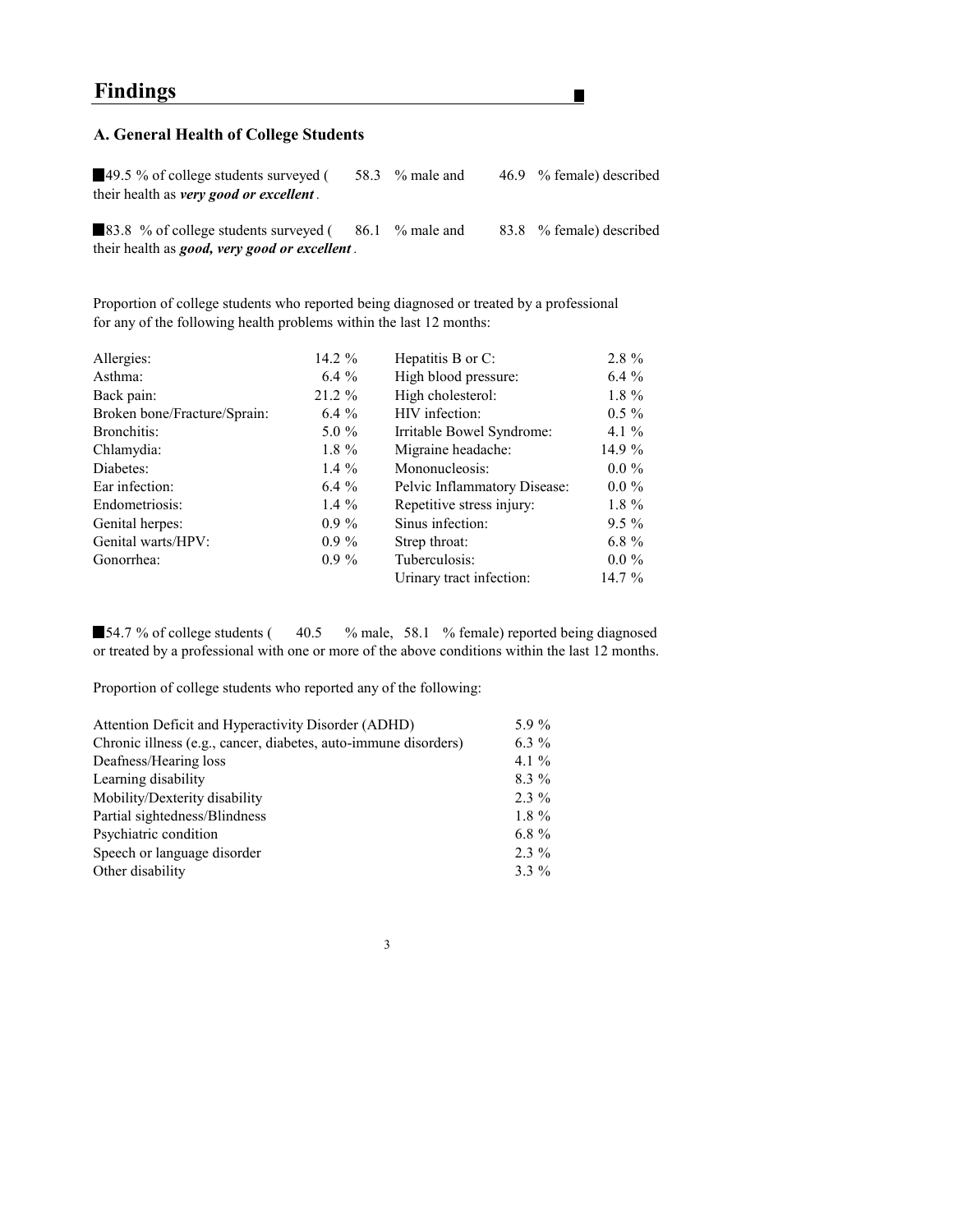#### **B. Disease and Injury Prevention**

College students reported receiving the following vaccinations (shots):

- 74.1 % reported receiving vaccination against hepatitis B.
- 33.8 % reported receiving vaccination against Human Papillomavirus/HPV (cervical cancer vaccine).
- 61.0 % reported receiving vaccination against influenza (flu) in the last 12 months (shot or nasal mist).
- 72.7 % reported receiving vaccination against measles, mumps, rubella.
- 53.2 % reported receiving vaccination against meningococcal meningitis.
- 63.0 % reported receiving vaccination against varicella (chicken pox).

Other disease prevention practices reported by college students:

- 55.5 % reported having a dental exam and cleaning in the last 12 months.
- 20.5 % of males reported performing a testicular self exam in the last 30 days.
- 37.0 % of females reported performing a breast self exam in the last 30 days.
- 41.4 % of females reported having a routine gynecological exam in the last 12 months.
- 47.5 % reported using sunscreen regularly with sun exposure.
- 37.7 % reported ever being tested for Human Immunodeficiency Virus (HIV) infection.

College students reported the following behaviors within the last 12 months:

4

| Percent (%)              | $N/A$ , did not do this<br>activity within the<br>last 12 months | Never* | Rarely or<br>sometimes* | Mostly or<br>always* |
|--------------------------|------------------------------------------------------------------|--------|-------------------------|----------------------|
| Wear a seatbelt when you |                                                                  |        |                         |                      |
| rode in a car            | 0.0                                                              | 0.4    | 3.1                     | 96.4                 |
| Wear a helmet when you   |                                                                  |        |                         |                      |
| rode a bicycle           | 42.9                                                             | 24.2   | 11.3                    | 64.5                 |
| Wear a helmet when you   |                                                                  |        |                         |                      |
| rode a motorcycle        | 65.9                                                             | 12.2   | 5.4                     | 82.4                 |
| Wear a helmet when you   |                                                                  |        |                         |                      |
| were inline skating      | 63.4                                                             | 32.9   | 19.0                    | 48.1                 |

*\* Students responding "N/A, did not do this activity within the last 12 months" were excluded.*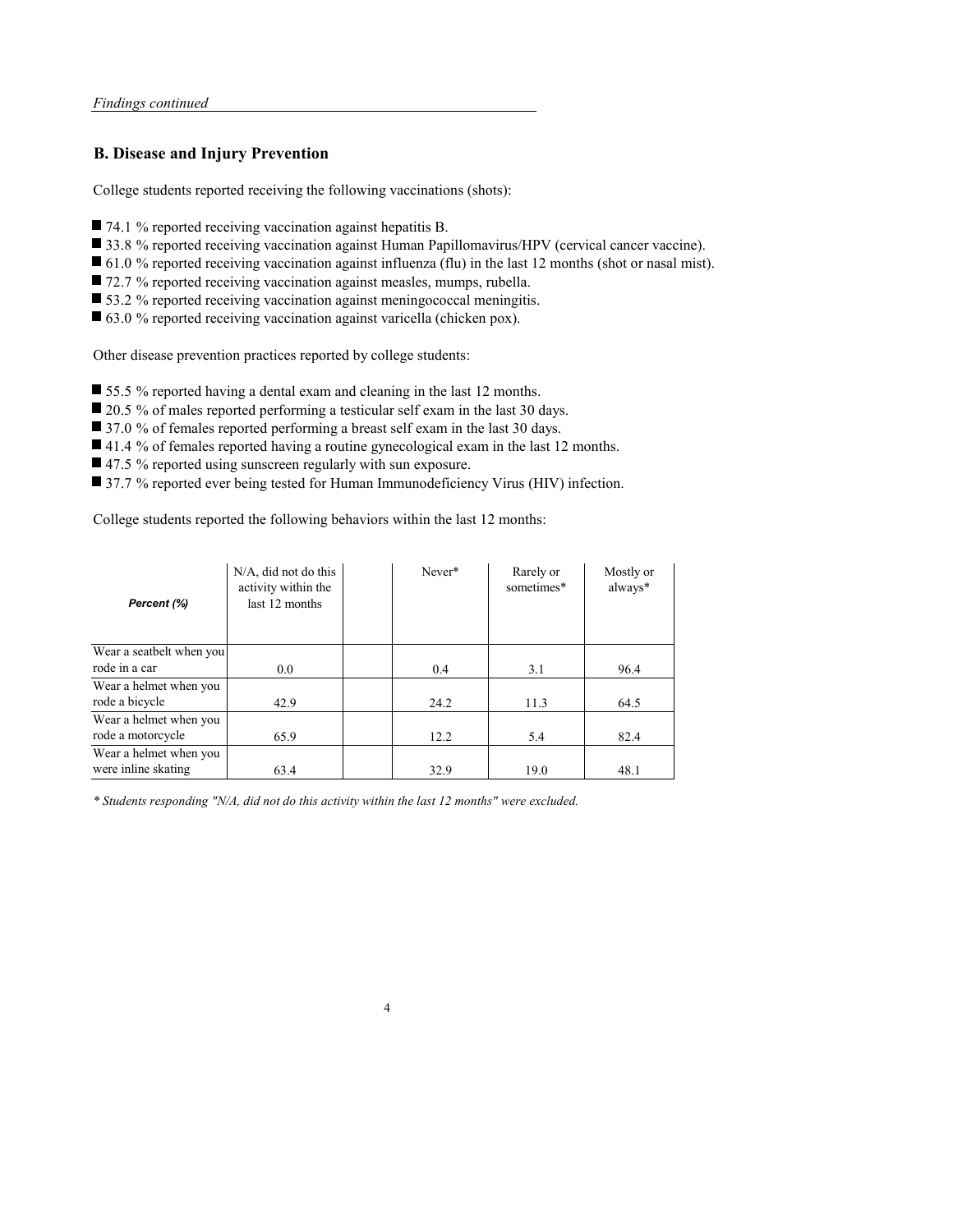### **C. Academic Impacts**

| Alcohol use:                                     | $0.0 \%$  | Gambling:                        | $0.0 \%$  |
|--------------------------------------------------|-----------|----------------------------------|-----------|
| Allergies:                                       | $0.9\%$   | Homesickness:                    | 1.4 $%$   |
| Anxiety:                                         | 18.7 %    | Injury:                          | 1.4 $%$   |
| Assault (physical):                              | $0.9\%$   | Internet use/computer games:     | $9.6\%$   |
| Assault (sexual):                                | $0.0 \%$  | Learning disability:             | 4.1 $\%$  |
| <b>Attention Deficit/Hyperactivity Disorder:</b> | $2.3\%$   | Participation in extracurricular |           |
| Cold/Flu/Sore throat:                            | $11.8 \%$ | activities:                      | 4.1 $\%$  |
| Concern for a troubled friend                    |           | Pregnancy (yours or partner's):  | $0.5 \%$  |
| or family member:                                | $8.3\%$   | Relationship difficulties:       | $8.3\%$   |
| Chronic health problem or serious illness:       | $3.2 \%$  | Roommate difficulties:           | $3.2 \%$  |
| Chronic pain:                                    | 4.6 $\%$  | Sexually transmitted disease/    |           |
| Death of a friend or family member:              | $6.4\%$   | infection (STD/I):               | $0.9\%$   |
| Depression:                                      | $10.6\%$  | Sinus infection/Ear infection/   |           |
| Discrimination:                                  | $2.8 \%$  | Bronchitis/Strep throat:         | $2.7\%$   |
| Drug use:                                        | $0.5 \%$  | Sleep difficulties:              | $20.2 \%$ |
| Eating disorder/problem:                         | $0.5 \%$  | Stress:                          | 27.3 %    |
| Finances:                                        | $7.3\%$   | Work:                            | 17.0%     |
|                                                  |           | Other:                           | $2.0 \%$  |

academic performance, defined as: received a lower grade on an exam, or an important project; received a lower grade in the course; received an incomplete or dropped the course; or experienced a significant disruption in thesis, dissertation, research, or practicum work; (listed alphabetically): Within the last 12 months, students reported the following factors affecting their individual

### **D. Violence, Abusive Relationships and Personal Safety**

Within the last 12 months, college students reported experiencing:

| Percent (%)                                      | <b>Male</b> | Female         | <b>Total</b> |
|--------------------------------------------------|-------------|----------------|--------------|
| A physical fight                                 | 0.0         | 6.7            | 5.4          |
| A physical assault (not sexual assault)          | 2.8         | 6.2            | 5.4          |
| A verbal threat                                  | 19.4        | 15.8           | 16.8         |
| Sexual touching without their consent            | 8.6         | 8.5            | 8.2          |
| Sexual penetration attempt without their consent | 2.9         | 2.2            | 2.3          |
| Sexual penetration without their consent         | 0.0         | 2.3            | 1.8          |
| Stalking                                         | 11.1        | 10.2           | 10.0         |
| An emotionally abusive intimate relationship     | 11.1        | 14.0           | 13.6         |
| A physically abusive intimate relationship       | 8.3         | 1.7            | 2.7          |
| A sexually abusive intimate relationship         | 0.0         | 1 <sup>1</sup> | 0.9          |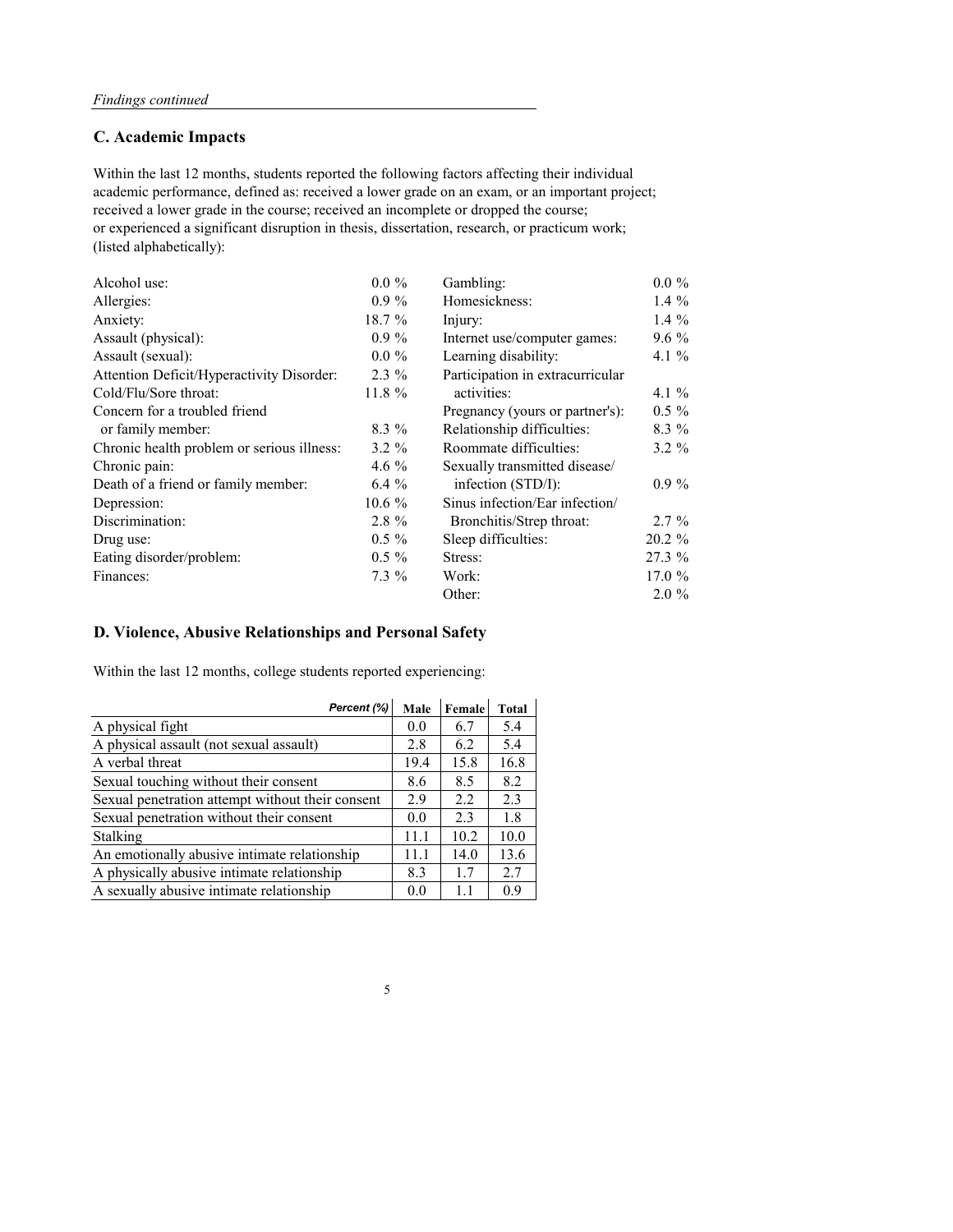College students reported feeling *very safe* :

|                                    | Percent (%) |      | Male Female | <b>Total</b> |
|------------------------------------|-------------|------|-------------|--------------|
| On their campus (daytime)          |             | 66.7 | 73.0        | 71.9         |
| On their campus (nighttime)        |             | 55.9 | 41.8        | 44.0         |
| In the community surrounding their |             |      |             |              |
| school (daytime)                   |             | 51.4 | 44.8        | 46.3         |
| In the community surrounding their |             |      |             |              |
| school (nighttime)                 |             | 27.8 | 21.3        | 23.2         |

### **E. Tobacco, Alcohol and Marijuana Use**

Reported use versus perceived use - reported use for all students within the past 30 days compared with how often students perceived the typical student on campus used substances within the same time period. The last line of each table combines all categories of any use in the last 30 days.

| <b>Cigarette</b>                  |             | <b>Actual Use</b> |              |  |             | <b>Perceived Use</b> |      |  |
|-----------------------------------|-------------|-------------------|--------------|--|-------------|----------------------|------|--|
| Percent (%)                       | <b>Male</b> | <b>Female</b>     | <b>Total</b> |  | <b>Male</b> | <b>Female</b> Total  |      |  |
| Never used                        | 67.6        | 73.4              | 72.7         |  | 17.1        | 20.6                 | 20.4 |  |
| Used, but not in the last 30 days | 10.8        | 13.0              | 12.7         |  | 5.7         | 4.7                  | 4.7  |  |
| Used 1-9 days                     | 5.4         | 2.8               | 3.2          |  | 28.6        | 21.2                 | 22.3 |  |
| Used 10-29 days                   | 0.0         | 1.1               | 0.9          |  | 22.9        | 14.1                 | 15.2 |  |
| Used all 30 days                  | 16.2        | 9.6               | 10.5         |  | 25.7        | 39.4                 | 37.4 |  |
|                                   |             |                   |              |  |             |                      |      |  |
| Any use within the last 30 days   | 21.6        | 13.6              | 14.5         |  | 77.1        | 74.7                 | 74.9 |  |

*Male* **Female Total Perceived Use** 

| E-Cigarette                       |             | <b>Actual Use</b> |              |  |             | <b>Perceived Use</b> |      |  |
|-----------------------------------|-------------|-------------------|--------------|--|-------------|----------------------|------|--|
| Percent (%)                       | <b>Male</b> | <b>Female</b>     | <b>Total</b> |  | <b>Male</b> | <b>Female</b> Total  |      |  |
| Never used                        | 81.1        | 86.0              | 85.1         |  | 16.7        | 26.5                 | 25.0 |  |
| Used, but not in the last 30 days | 10.8        | 11.2              | 11.3         |  | 2.8         | 4.2                  | 3.8  |  |
| Used 1-9 days                     | 2.7         | 1.1               | 1.4          |  | 36.1        | 25.9                 | 27.4 |  |
| Used 10-29 days                   | 2.7         | 0.6               | 0.9          |  | 11.1        | 14.5                 | 13.5 |  |
| Used all 30 days                  | 2.7         | 1.1               | 1.4          |  | 33.3        | 28.9                 | 30.3 |  |
|                                   |             |                   |              |  |             |                      |      |  |
| Any use within the last 30 days   | 8.1         | 2.8               | 3.6          |  | 80.6        | 69.3                 | 71.2 |  |

**Tobacco from a water pipe (hookah)**

| Percent (%)                       | <b>Male</b> | <b>Female</b> | <b>Total</b> | <b>Male</b> | <b>Female</b> | Total |
|-----------------------------------|-------------|---------------|--------------|-------------|---------------|-------|
| Never used                        | 86.5        | 88.8          | 87.8         | 31.4        | 37.8          | 37.1  |
| Used, but not in the last 30 days | 13.5        | 10.1          | 11.3         | 17.1        | 11.0          | 11.7  |
| Used 1-9 days                     | 0.0         | 1.1           | 0.9          | 25.7        | 29.9          | 28.8  |
| Used 10-29 days                   | 0.0         | 0.0           | 0.0          | 14.3        | 14.0          | 14.1  |
| Used all 30 days                  | 0.0         | 0.0           | 0.0          | 11.4        | 7.3           | 8.3   |
|                                   |             |               |              |             |               |       |
| Any use within the last 30 days   | 0.0         | 1.1           | 0.9          | 51.4        | 51.2          | 51.2  |

| <b>Male</b> | Female | <b>Total</b> |
|-------------|--------|--------------|
| 31.4        | 37.8   | 37.1         |
| 17.1        | 11.0   | 11.7         |
| 25.7        | 29.9   | 28.8         |
| 14.3        | 14.0   | 14.1         |
| 11.4        | 7.3    | 8.3          |
|             |        |              |
| 51.4        | 51.2   | 51.2         |

6

**Perceived Use**

| <b>Actual Use</b> |        |              |  | <b>Perceived Use</b> |        |              |  |
|-------------------|--------|--------------|--|----------------------|--------|--------------|--|
|                   | Female | <b>Total</b> |  | <b>Male</b>          | Female | <b>Total</b> |  |
|                   | 86.0   | 85.1         |  | 16.7                 | 26.5   | 25.0         |  |
|                   | 11.2   | 11.3         |  | 2.8                  | 4.2    | 3.8          |  |
|                   | 1.1    | 1.4          |  | 36.1                 | 25.9   | 27.4         |  |
|                   | 0.6    | 0.9          |  | 11.1                 | 14.5   | 13.5         |  |
|                   | 1.1    | 1.4          |  | 33.3                 | 28.9   | 30.3         |  |
|                   |        |              |  |                      |        |              |  |
|                   | 2.8    | 3.6          |  | 80.6                 | 69.3   | 71.2         |  |

**Actual Use**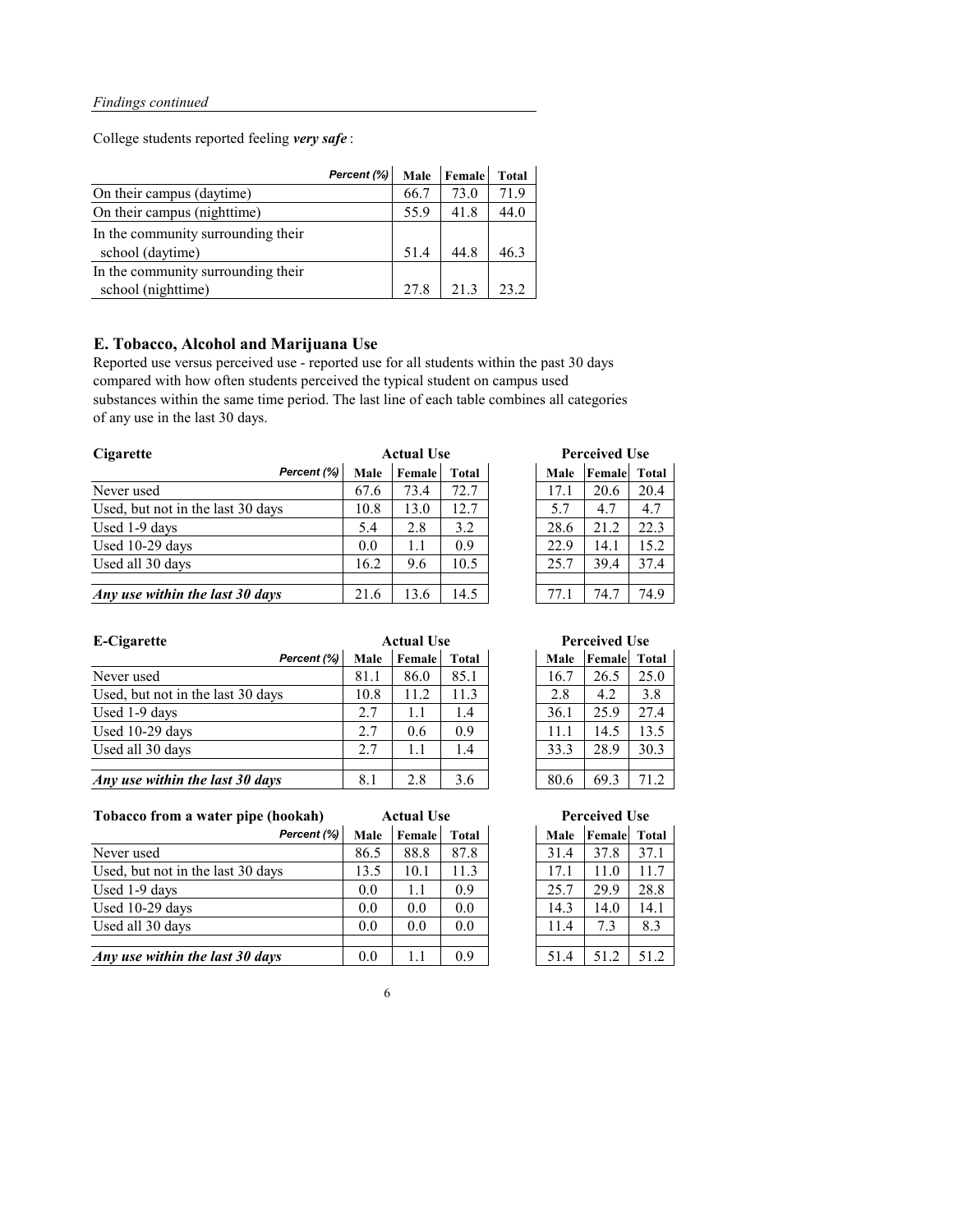| <b>Alcohol</b>                    |             | <b>Actual Use</b> |              |  | <b>Perceived Use</b> |        |       |  |
|-----------------------------------|-------------|-------------------|--------------|--|----------------------|--------|-------|--|
| Percent (%)                       | <b>Male</b> | Female            | <b>Total</b> |  | <b>Male</b>          | Female | Total |  |
| Never used                        | 32.4        | 34.3              | 34.4         |  | 27.8                 | 19.5   | 21.4  |  |
| Used, but not in the last 30 days | 24.3        | 19.1              | 19.5         |  | 5.6                  | 2.4    | 2.9   |  |
| Used 1-9 days                     | 35.1        | 38.2              | 37.6         |  | 22.2                 | 31.4   | 29.5  |  |
| Used 10-29 days                   | 8.1         | 7.9               | 8.1          |  | 30.6                 | 26.0   | 26.7  |  |
| Used all 30 days                  | 0.0         | 0.6               | 0.5          |  | 13.9                 | 20.7   | 19.5  |  |
|                                   |             |                   |              |  |                      |        |       |  |
| Any use within the last 30 days   | 43.2        | 46.6              | 46.2         |  | 66.7                 | 78.1   | 75.7  |  |

#### **Drinking and Driving**

■ 0.0 % of college students reported driving after having 5 or more drinks in the last 30 days.<sup>\*</sup>

■ 14.3 % of college students reported driving after having *any alcohol* in the last 30 days.<sup>\*</sup>

| Marijuana                         |             | <b>Actual Use</b> |              |             | <b>Perceived Use</b> |      |
|-----------------------------------|-------------|-------------------|--------------|-------------|----------------------|------|
| Percent (%)                       | <b>Male</b> | Female            | <b>Total</b> | <b>Male</b> | <b>Female</b> Total  |      |
| Never used                        | 66.7        | 76.3              | 74.0         | 27.8        | 28.4                 | 28.6 |
| Used, but not in the last 30 days | 16.7        | 15.8              | 16.4         | 8.3         | 5.9                  | 6.2  |
| Used 1-9 days                     | 5.6         | 3.4               | 4.1          | 30.6        | 25.4                 | 25.7 |
| Used 10-29 days                   | 2.8         | 1.1               | 1.4          | 13.9        | 17.8                 | 18.1 |
| Used all 30 days                  | 8.3         | 3.4               | 4.1          | 19.4        | 22.5                 | 21.4 |
|                                   |             |                   |              |             |                      |      |
| Any use within the last 30 days   | 16.7        | 7.9               | 9.6          | 63.9        | 65.7                 | 65.2 |

Estimated Blood Alcohol Concentration (or eBAC) of college students reporting 1 or more drinks the last time they "partied" or socialized. **Students reporting 0 drinks were excluded from the analysis**. Due to the improbability of a student surviving a drinking episode resulting in an extremely high eBAC, all students with an eBAC of 0.50 or higher are also omitted from these eBAC figures. eBAC is an estimated figure based on the reported number of drinks consumed during the last time they "partied" or socialized, their approximate time of consumption, sex, weight, and the average rate of ethanol metabolism.

| <b>Estimated BAC</b> | Percent $(\%)$ | Male Female Total |      |
|----------------------|----------------|-------------------|------|
| $\leq .08$           |                | 74.0              | 74.8 |
|                      |                | 80.0              | 79.8 |

| Mean           | 0.06 | 0.06 | 0.06     |
|----------------|------|------|----------|
| Median         | ∩    | 0.04 | $0.03\,$ |
| <b>Std Dev</b> | 0.08 | 0.08 |          |

7

| <b>Actual Use</b> |              | <b>Perceived Use</b> |        |              |  |
|-------------------|--------------|----------------------|--------|--------------|--|
| Female            | <b>Total</b> | <b>Male</b>          | Female | <b>Total</b> |  |
| 34.3              | 34.4         | 27.8                 | 19.5   | 21.4         |  |
| 19.1              | 19.5         | 5.6                  | 2.4    | 2.9          |  |
| 38.2              | 37.6         | 22.2                 | 31.4   | 29.5         |  |
| 7.9               | 8.1          | 30.6                 | 26.0   | 26.7         |  |
| 0.6               | 0.5          | 13.9                 | 20.7   | 19.5         |  |
|                   |              |                      |        |              |  |
| 46.6              | 46.2         | 66.7                 | 78.1   | 75.7         |  |

| <b>Perceived Use</b> |                     |      |  |  |  |
|----------------------|---------------------|------|--|--|--|
| <b>Male</b>          | <b>Female</b> Total |      |  |  |  |
| 27.8                 | 28.4                | 28.6 |  |  |  |
| 8.3                  | 5.9                 | 6.2  |  |  |  |
| 30.6                 | 25.4                | 25.7 |  |  |  |
| 13.9                 | 17.8                | 18.1 |  |  |  |
| 19.4                 | 22.5                | 21.4 |  |  |  |
|                      |                     |      |  |  |  |
| 63.9                 | 65.7                | 65.2 |  |  |  |

*\*Students responding "N/A, don't drive" and "N/A don't drink" were excluded from this analysis.*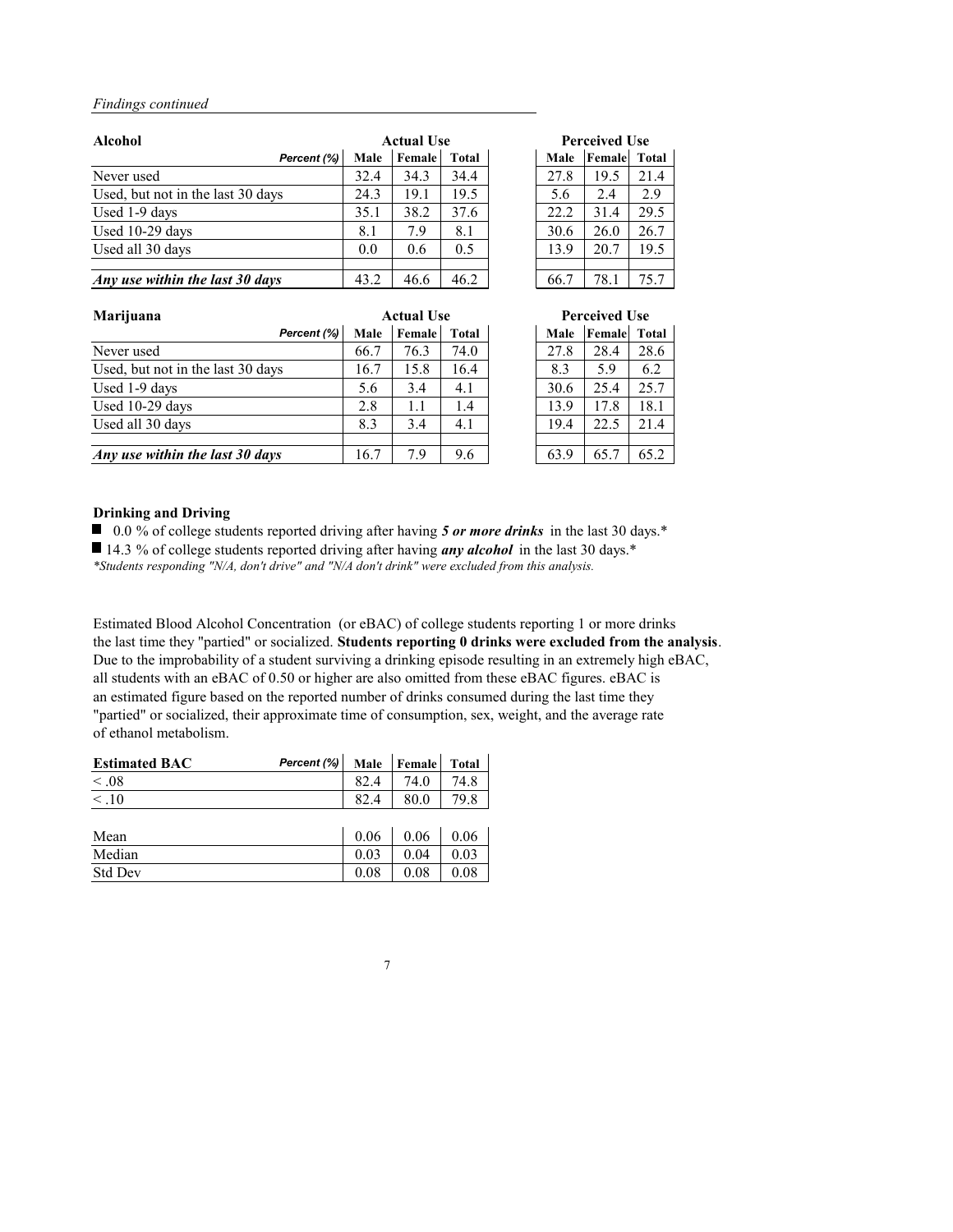Reported number of drinks consumed the last time students "partied" or socialized. Only students reporting one or more drinks were included.

| Number of drinks* | Percent (%) Male Female Total |      |      |      |
|-------------------|-------------------------------|------|------|------|
| 4 or fewer        |                               | 81.1 | 77.4 | 78.2 |
|                   |                               | 11.1 | 11.8 |      |
|                   |                               | 11.1 | 7.8  |      |
| or more           |                               | 16.7 | 19.6 |      |

| Mean           | 5.06 | 4.28 | .44  |
|----------------|------|------|------|
| Median         | 3.50 | 3.00 | 3.00 |
| <b>Std Dev</b> | J.Z1 | 3.23 | 3.59 |

*\* Students reporting 0 drinks were excluded.*

Reported number of times college students consumed five or more drinks in a sitting within the last two weeks:

|                   | Percent (%) | <b>Male</b> | <b>Female</b> | <b>Total</b> |
|-------------------|-------------|-------------|---------------|--------------|
| $N/A$ don't drink |             | 48.6        | 40.4          | 42.1         |
| None              |             | 29.7        | 41.0          | 38.5         |
| 1-2 times         |             | 16.2        | 16.9          | 17.2         |
| 3-5 times         |             | 5.4         | 1.7           | 2.3          |
| 6 or more times   |             | 0.0         | ()()          | $( )_1$      |

Percent of college students who reported using prescription drugs that were not prescribed to them within the last 12 months:

|                             | Percent (%) | <b>Male</b> | Female | <b>Total</b> |
|-----------------------------|-------------|-------------|--------|--------------|
| Antidepressants             |             | 2.7         | 4.5    | 4.1          |
| Erectile dysfunction drugs  |             | 0.0         | 0.0    | 0.0          |
| Pain killers                |             | 8.1         | 3.9    | 5.0          |
| Sedatives                   |             | 0.0         | 1.1    | 0.9          |
| Stimulants                  |             | 0.0         | 0.6    | 0.5          |
|                             |             |             |        |              |
| Used 1 or more of the above |             | 10.8        | 9.6    |              |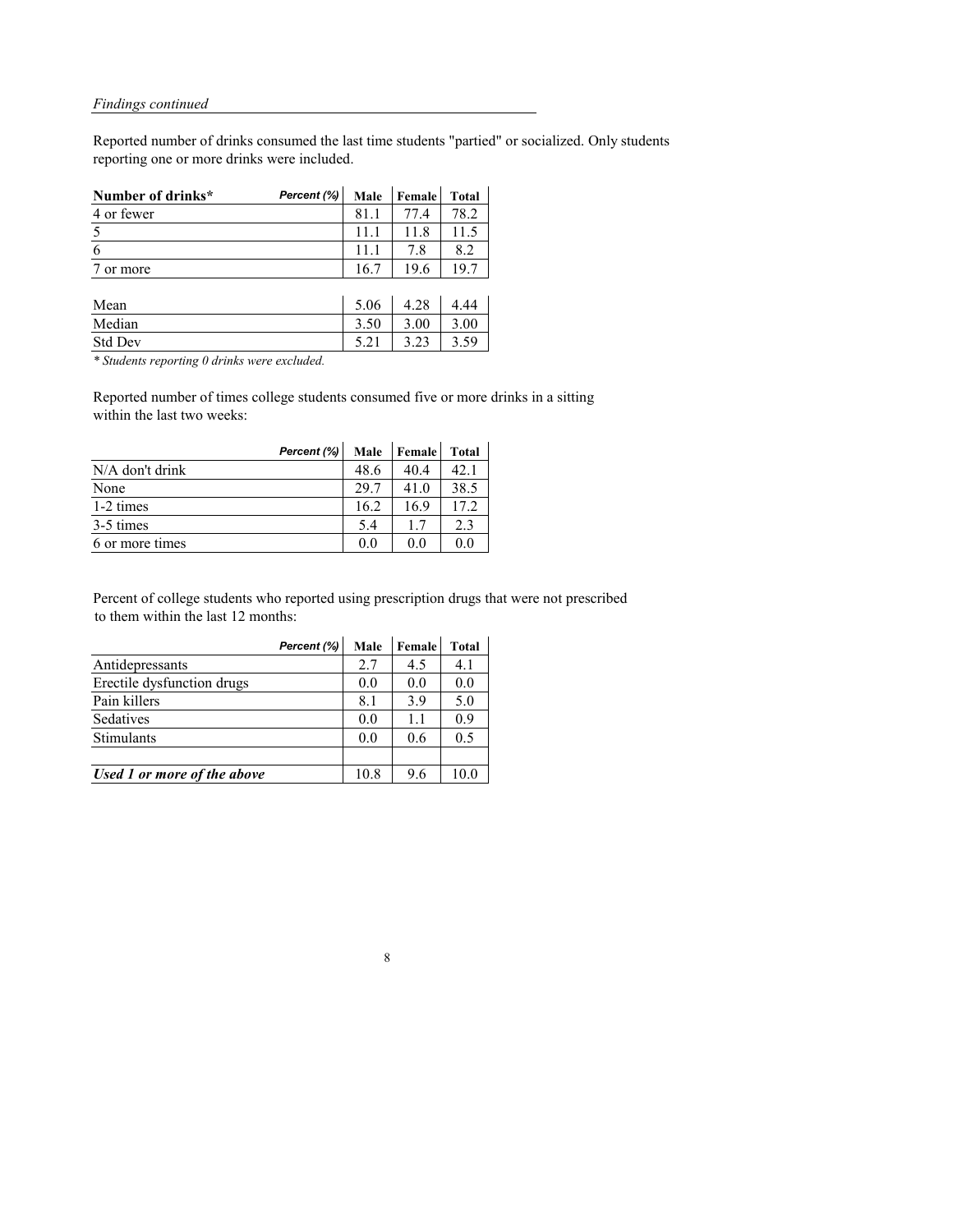College students reported doing the following *most of the time* or *always* when they "partied" or socialized during the last 12 months:\*

| Percent (%)                                                  | <b>Male</b> | Female | <b>Total</b> |
|--------------------------------------------------------------|-------------|--------|--------------|
| Alternate non-alcoholic with alcoholic beverages             | 35.3        | 37.4   | 38.6         |
| Avoid drinking games                                         | 41.2        | 48.6   | 46.9         |
| Choose not to drink alcohol                                  | 22.2        | 34.9   | 32.8         |
| Determine in advance not to exceed a set number of drinks    | 46.7        | 46.6   | 45.5         |
| Eat before and/or during drinking                            | 52.9        | 91.7   | 86.7         |
| Have a friend let you know when you have had enough          | 11.8        | 41.0   | 36.8         |
| Keep track of how many drinks being consumed                 | 75.0        | 58.7   | 61.0         |
| Pace drinks to one or fewer an hour                          | 17.6        | 48.1   | 43.5         |
| Stay with the same group of friends the entire time drinking | 64.7        | 88.2   | 85.3         |
| Stick with only one kind of alcohol when drinking            | 58.8        | 59.3   | 57.8         |
| Use a designated driver                                      | 82.4        | 89.9   | 88.4         |
|                                                              |             |        |              |
| Reported one or more of the above                            | 85.7        | 95.0   | 93.8         |

College students who drank alcohol reported experiencing the following in the last 12 months when drinking alcohol:\*

|                                            | Percent (%) | <b>Male</b> | Female | <b>Total</b> |
|--------------------------------------------|-------------|-------------|--------|--------------|
| Did something you later regretted          |             | 38.9        | 27.5   | 29.0         |
| Forgot where you were or what you did      |             | 16.7        | 16.5   | 16.8         |
| Got in trouble with the police             |             | 0.0         | 0.0    | 0.0          |
| Someone had sex with me without my consent |             | 0.0         | 0.0    | 0.0          |
| Had sex with someone without their consent |             | 0.0         | 0.0    | 0.0          |
| Had unprotected sex                        |             | 11.8        | 25.9   | 24.1         |
| Physically injured yourself                |             | 17.6        | 8.1    | 9.1          |
| Physically injured another person          |             | 0.0         | 0.9    | 0.8          |
| Seriously considered suicide               |             | 0.0         | 1.8    | 1.5          |
|                                            |             |             |        |              |
| Reported one or more of the above          |             | 44.4        | 43.9   | 44.          |

9

*\*Students responding "N/A, don't drink" were excluded from this analysis.*

*\*Students responding "N/A, don't drink" were excluded from this analysis.*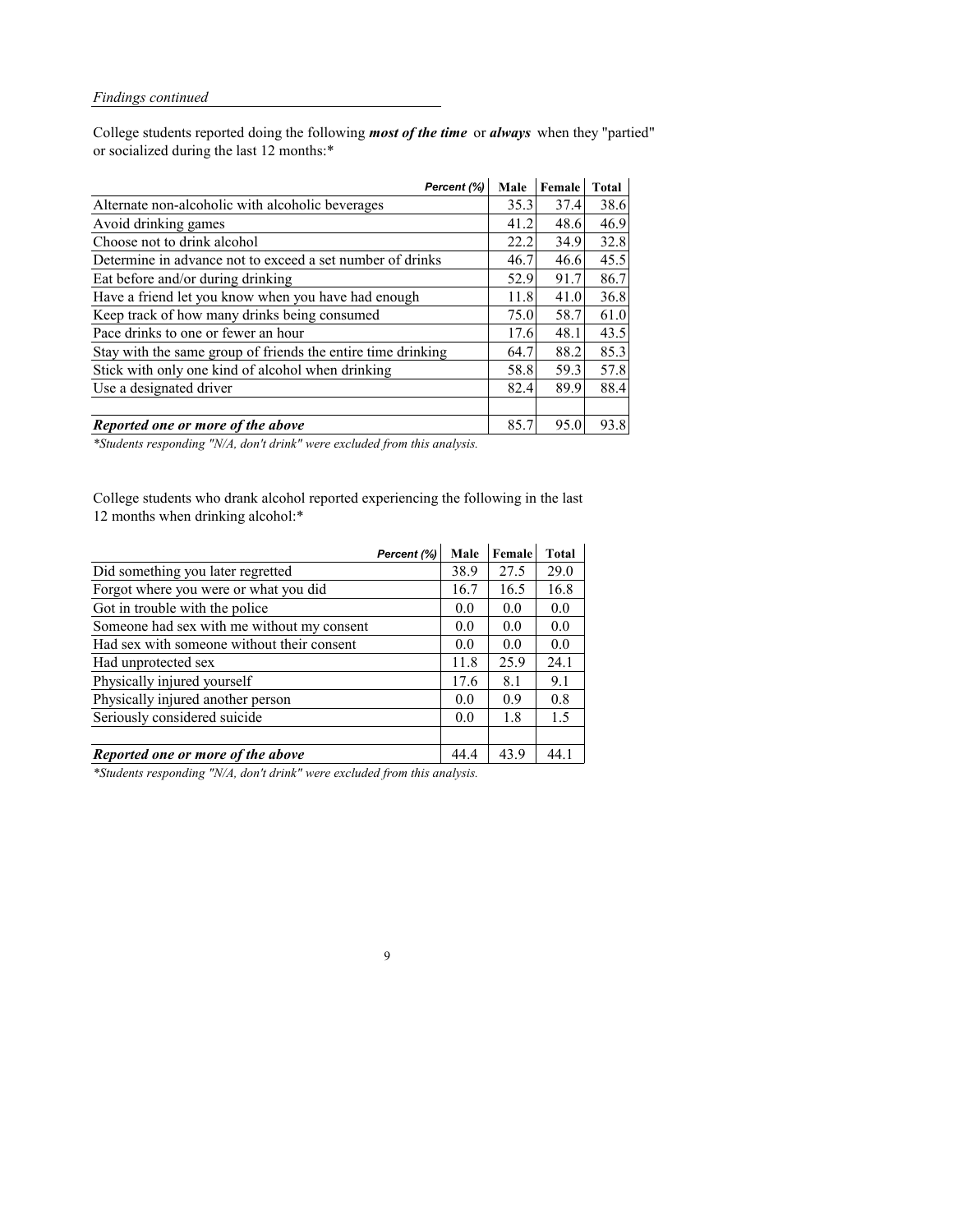#### **F. Sexual Behavior**

College students reported having the following number of sexual partners (oral sex, vaginal or anal intercourse) within the last 12 months:

|           | Percent (%) | <b>Male</b> | <b>Female</b> | <b>Total</b> |
|-----------|-------------|-------------|---------------|--------------|
| None      |             | 38.2        | 32.2          | 33.3         |
|           |             | 47.1        | 53.8          | 52.4         |
|           |             | 5.9         | 3.5           | 3.8          |
|           |             | 2.9         | 5.3           | 5.2          |
| 4 or more |             | 5.9         | 5.3           | 52           |

Number of partners among students reporting to have at least one sexual partner within the last 12 months:\*

|                | <b>Male</b> | Female | <b>Total</b> |
|----------------|-------------|--------|--------------|
| Mean           |             | ◠      | 2.07         |
| Median         | 00.1        | .00    | $00\,$       |
| <b>Std Dev</b> | $\bigcap$   | 5.04   | 4.62         |

College students reported having oral, vaginal or anal sex in the last 30 days:

#### **Oral sex within the past 30 days**

| Percent (%)   Male   Female   Total                            |                   |      |      |
|----------------------------------------------------------------|-------------------|------|------|
| No, have never done this sexual activity                       | 38.9 <sub>1</sub> | 38.0 | 38.5 |
| No, have done this sexual activity but not in the last 30 days | $19.4$            | 14.6 | 16.0 |
| Yes                                                            | 417               | 47.4 | 45.5 |

#### **Vaginal sex within the past 30 days**

| <u>Vaginal sex within the past 50 days</u>                     |      |               |      |
|----------------------------------------------------------------|------|---------------|------|
| Percent $(\%)$ Male Female Total                               |      |               |      |
| No, have never done this sexual activity                       | 36.1 | 27.7          | 29.3 |
| No, have done this sexual activity but not in the last 30 days | 27.8 | 98            | 13.0 |
| Yes                                                            | 36.1 | $62.4$   57.7 |      |

#### **Anal sex within the past 30 days**

| Percent (%)   Male   Female   Total                            |      |           |      |
|----------------------------------------------------------------|------|-----------|------|
| No, have never done this sexual activity                       | 61.1 | 73.5 71.2 |      |
| No, have done this sexual activity but not in the last 30 days | 16.7 | 18.2      | 18.4 |
| Yes                                                            |      |           | 10.4 |

10

*\*Students reporting 0 sexual partners within the last 12 months were excluded.*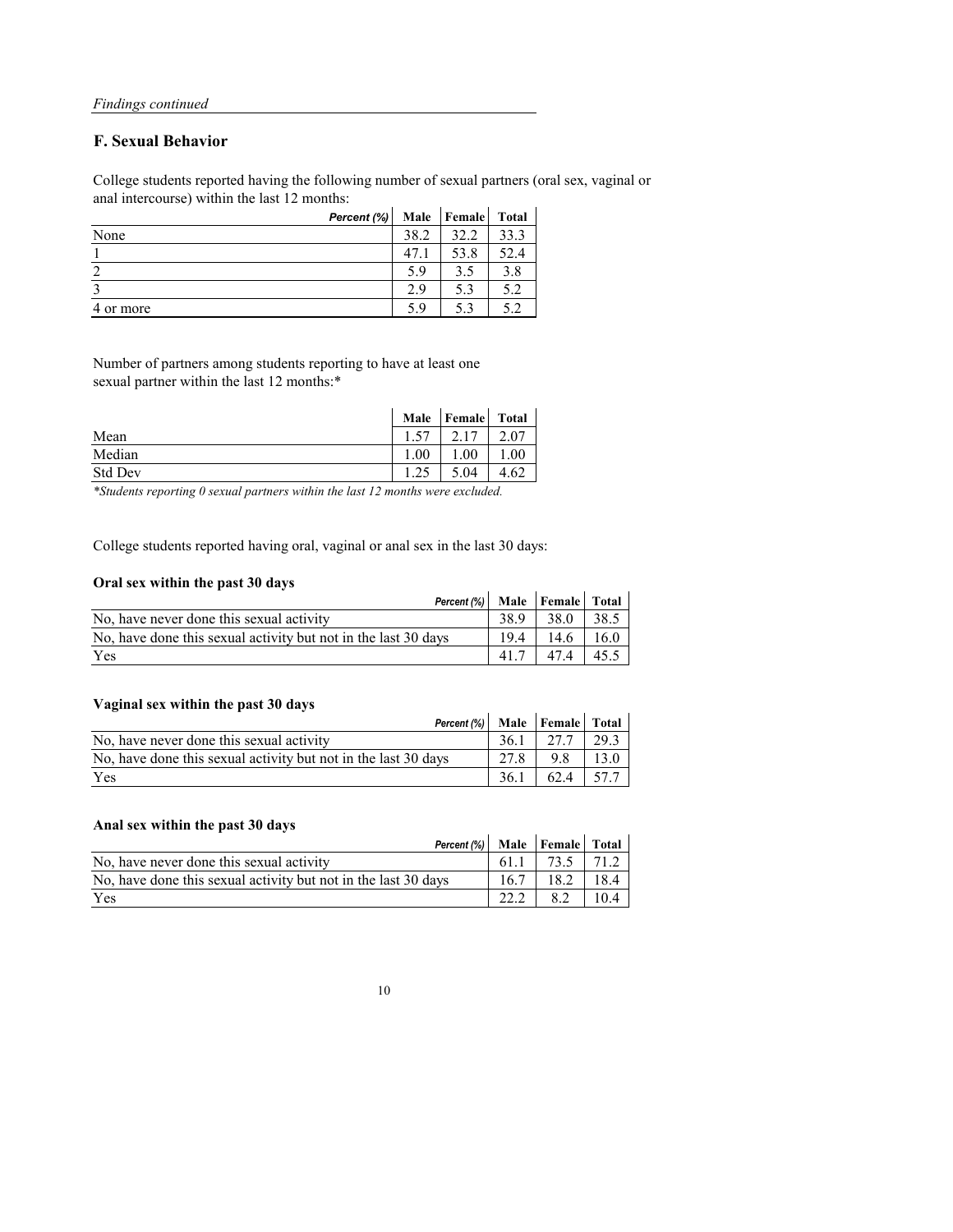Using a condom or other protective barrier within the last 30 days (*mostly or always*):

| <b>Percent (%)</b> Male Female Total |      |      |      |
|--------------------------------------|------|------|------|
| Sexually active students reported*   |      |      |      |
| Oral sex                             | 14.3 | 59   |      |
| Vaginal intercourse                  | 222  | 28.6 | 26.8 |
| Anal intercourse                     | 20.0 | 27.6 | 23.9 |

*\*Students responding "Never did this sexual activity" or "Have not done this during the last thirty days" were excluded from the analysis.*

**Contraceptive use reported by students or their partner the last time they had vaginal intercourse:**

| Percent (%) Male Female Total                 |                      |                    |
|-----------------------------------------------|----------------------|--------------------|
| Yes, used a method of contraception           | $27.0$   48.0   43.9 |                    |
| Not applicable/Didn't use a method/Don't know |                      | 73.0   52.0   56.1 |

**If YES to contraceptive use the last time student had vaginal intercourse, reported means of birth control used among college students or their partner to prevent pregnancy:**

*\*\*Students responding "Have not had vaginal intercourse within the last 12 months" were excluded from the analysis.* 11

| Percent (%)                                                    | Male | Female | <b>Total</b> |
|----------------------------------------------------------------|------|--------|--------------|
| Birth control pills (monthly or extended cycle)                | 40.0 | 30.5   | 32.3         |
| Birth control shots                                            | 0.0  | 3.7    | 3.3          |
| Birth control implants                                         | 0.0  | 4.9    | 4.3          |
| Birth control patch                                            | 0.0  | 1.2    | 1.1          |
| Vaginal ring                                                   | 10.0 | 2.5    | 3.3          |
| Intrauterine device                                            | 10.0 | 30.9   | 28.3         |
| Male condom                                                    | 50.0 | 47.6   | 47.3         |
| Female condom                                                  | 0.0  | 1.2    | 1.1          |
| Diaphragm or cervical cap                                      | 0.0  | 0.0    | 0.0          |
| Contraceptive sponge                                           | 0.0  | 0.0    | 0.0          |
| Spermicide (foam, jelly, cream)                                | 0.0  | 1.2    | 1.1          |
| Fertility awareness (calendar, mucous, basal body temperature) | 20.0 | 8.5    | 9.7          |
| Withdrawal                                                     | 0.0  | 27.8   | 25.6         |
| Sterilization (hysterectomy, tubes tied, vasectomy)            | 20.0 | 9.9    | 10.9         |
| Other method                                                   | 0.0  | 2.5    | 2.2          |
|                                                                |      |        |              |
| Male condom use plus another method                            | 30.0 | 34.1   | 33.3         |
| Any two or more methods (excluding male condoms)               | 20.0 | 26.8   | 26.9         |

8.4 % of sexually active college students reported using (or reported their partner used) emergency contraception ("morning after pill") within the last 12 months. (male: 10.7 %; female: 8.2 %).\* *\*Students responding "Not sexually active" were excluded from the analysis.*

■ 0.6 % of college students who had vaginal intercourse within the last 12 months reported experiencing an unintentional pregnancy or got someone pregnant within the last 12 months. (male: 0.0 %; female: 0.7 %).\*\*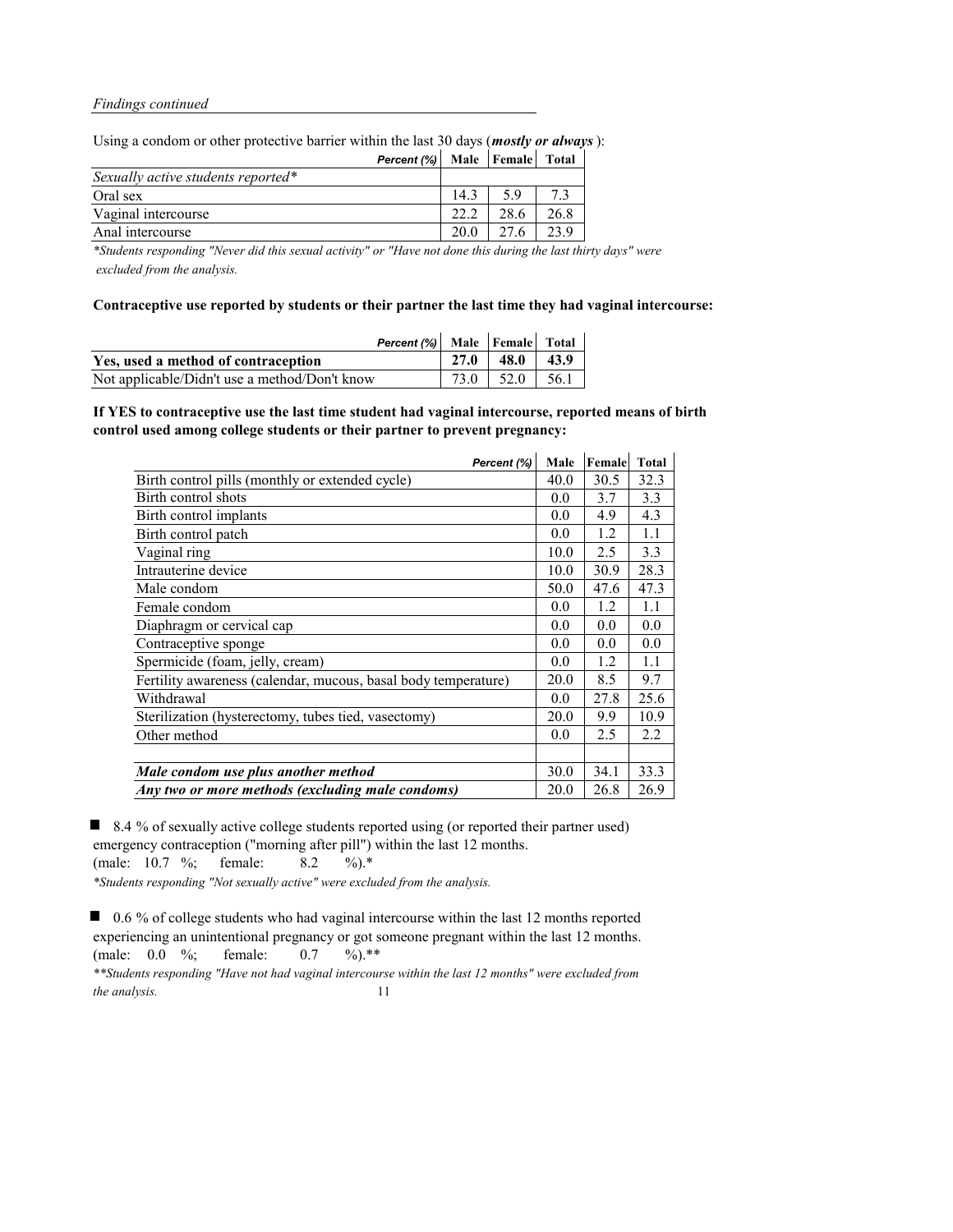#### **G. Nutrition and Exercise**

College students reported usually eating the following number of servings of fruits and vegetables per day:

| Percent (%)        |      | Male   Female | <b>Total</b> |
|--------------------|------|---------------|--------------|
| 0 servings per day | 8.1  |               |              |
| 1-2 per day        | 67.6 | 54.5          | 58.1         |
| 3-4 per day        | 18.9 | 33.1          | 29.7         |
| 5 or more per day  | 5.4  | h.            | 5.9          |

College students reported the following behaviors within the past 7 days:

#### **Do moderate-intensity cardio or aerobic exercise for at least 30 minutes:**

|            | Percent $(\%)$ |      | Male   Female | <b>Total</b> |
|------------|----------------|------|---------------|--------------|
| 0 days     |                | 30.6 | 33.0          | 33.5         |
| $1-4$ days |                | 44.4 | 50.6          | 48.6         |
| $5-7$ days |                | 25.0 | 16.5          |              |

**Do vigorous-intensity cardio or aerobic exercise for at least 20 minutes:**

|            | Percent $(\%)$ |      | Male   Female | <b>Total</b> |
|------------|----------------|------|---------------|--------------|
| 0 days     |                | 48.6 | 56.3          | 55.5         |
| $1-2$ days |                | 27.0 | 25.0          | 25.5         |
| $3-7$ days |                | 24.3 |               | 19.1         |

Physical Activity and Public Health: Updated Recommendations for Adults. From the American College of Sports Medicine and the American Heart Association (2007): Moderate-intensity cardio or aerobic exercise for at least 30 minutes on 5 or more days per week, or vigorous-intensity cardio or aerobic exercise for at least 20 minutes on 3 or more days per week.

**Students meeting the Recommendations for moderate-intensity exercise, vigorous-intensity exercise, or a combination of the two (2 moderate-intensity exercise periods = 1 vigorous-intensity exercise period).**

*Percent (%)* **Male Female Total** 

| Guidelines met |  | 39 | 38.5 |
|----------------|--|----|------|
|----------------|--|----|------|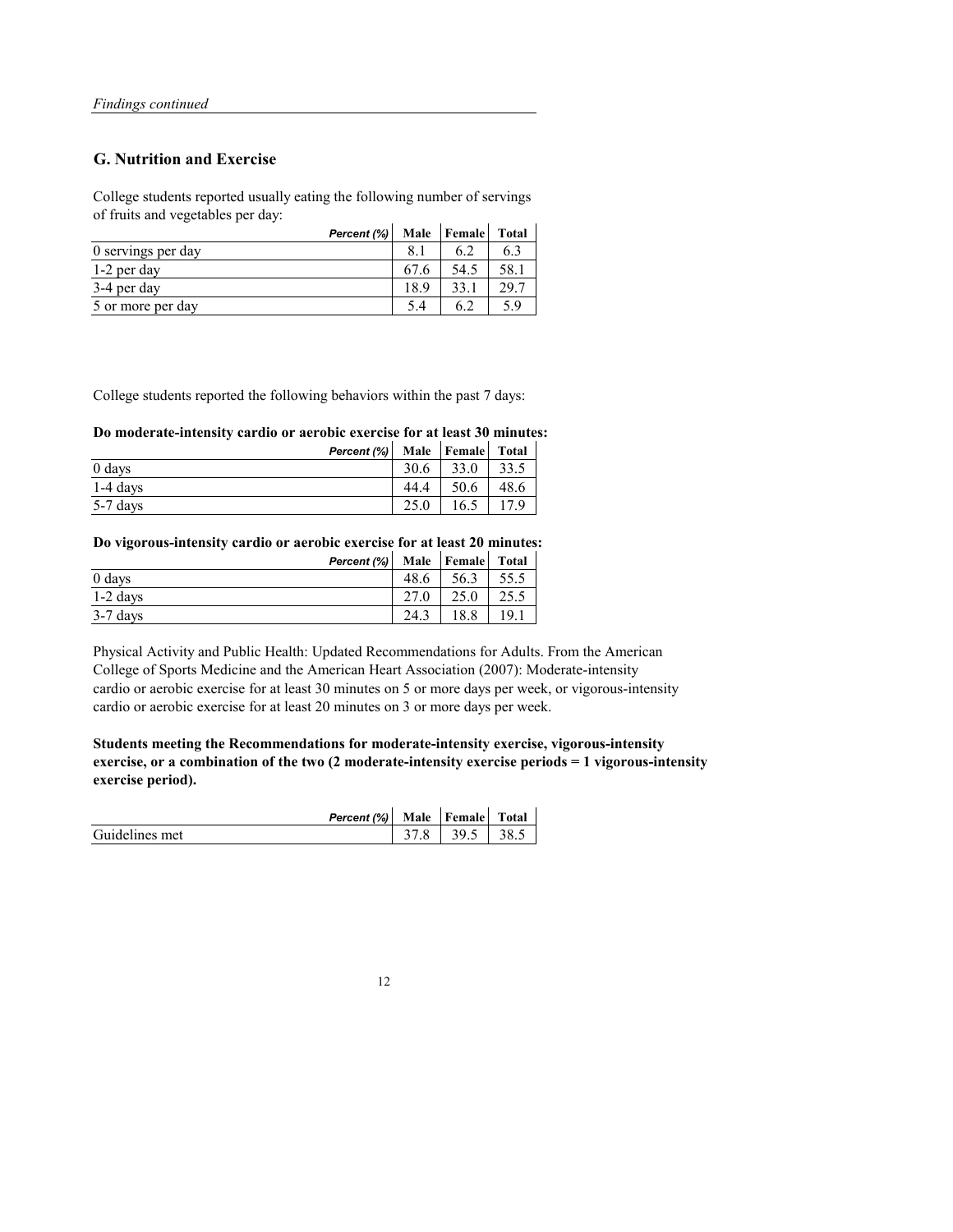Estimated average Body Mass Index (BMI): This figure incorporates reported height, and weight to form a general indicator of physical health. Categories defined by The World Health Organization (WHO) 2000, reprinted 2004. Obesity: Preventing and Managing the Global Epidemic. WHO Tech Report Series: 894.

| <b>BMI</b>                  | Percent (%) | <b>Male</b> | Female | <b>Total</b> |
|-----------------------------|-------------|-------------|--------|--------------|
| $\leq$ 18.5 Underweight     |             | 8.3         | 9.3    | 9.0          |
| 18.5-24.9 Healthy Weight    |             | 44.4        | 47.1   | 46.0         |
| 25-29.9 Overweight          |             | 25.0        | 22.7   | 23.2         |
| 30-34.9 Class I Obesity     |             | 19.4        | 12.2   | 13.7         |
| 35-39.9 Class II Obesity    |             | 2.8         | 6.4    | 5.7          |
| $\geq$ 40 Class III Obesity |             | 0.0         | 2.3    | 2.4          |
|                             |             |             |        |              |

| Mean           | $24.90$   25.11 |       | 25.20 |
|----------------|-----------------|-------|-------|
| Median         | 24.62           | 24.00 | 24.28 |
| <b>Std Dev</b> | 5.43            | 6.75  | 6.62  |

### **H. Mental Health**

Students reported experiencing the following within the last 12 months:

# **Felt things were hopeless Felt overwhelmed by all you had to do**

| Percent (%)              | <b>Male</b> | Female | <b>Total</b> | Percent (%)            | <b>Male</b> | Female | <b>Total</b> |
|--------------------------|-------------|--------|--------------|------------------------|-------------|--------|--------------|
|                          | 32.4        | 32.8   | 32.0         | No, never              | 25.0        | 11.4   | 13.4         |
| months                   | 24.3        | 15.8   | 17.4         | No, not last 12 months | 19.4        | 5.1    | 7.8          |
| eks                      | 24.3        | 16.9   | 18.7         | Yes, last 2 weeks      | 27.8        | 33.5   | 33.2         |
| iys                      | 5.4         | 9.6    | 9.1          | Yes, last 30 days      | 8.3         | 22.2   | 19.4         |
| months                   | 13.5        | 24.9   | 22.8         | Yes, in last 12 months | 19.4        | 27.8   | 26.3         |
|                          |             |        |              |                        |             |        |              |
| $\overline{\textit{in}}$ |             |        |              | <b>Any</b> time within |             |        |              |
| nths                     | 43.2        | 51.4   | 50.7         | the last 12 months     | 55.6        | 83.5   | 78.8         |

## Felt exhausted (not from physical activity) Felt very lonely

| Percent (%)            | <b>Male</b> | Female | <b>Total</b> | Percent (%)            | <b>Male</b> | Female | Total |
|------------------------|-------------|--------|--------------|------------------------|-------------|--------|-------|
| No, never              | 32.4        | 32.8   | 32.0         | No, never              | 25.0        | 11.4   | 13.4  |
| No, not last 12 months | 24.3        | 15.8   | 17.4         | No, not last 12 months | 19.4        | 5.1    | 7.8   |
| Yes, last 2 weeks      | 24.3        | 16.9   | 18.7         | Yes, last 2 weeks      | 27.8        | 33.5   | 33.2  |
| Yes, last 30 days      | 5.4         | 9.6    | 9.1          | Yes, last 30 days      | 8.3         | 22.2   | 19.4  |
| Yes, in last 12 months | 13.5        | 24.9   | 22.8         | Yes, in last 12 months | 19.4        | 27.8   | 26.3  |
|                        |             |        |              |                        |             |        |       |
| Any time within        |             |        |              | Any time within        |             |        |       |
| the last 12 months     | 43.2        | 51.4   | 50.7         | the last 12 months     | 55.6        | 83.5   | 78.8  |

|                          |             |        | $\sqrt{ }$   |                        |             |        |              |
|--------------------------|-------------|--------|--------------|------------------------|-------------|--------|--------------|
| Percent (%)              | <b>Male</b> | Female | <b>Total</b> | Percent (%)            | <b>Male</b> | Female | <b>Total</b> |
|                          | 24.3        | 14.2   | 15.6         | No, never              | 24.3        | 26.9   | 26.3         |
| 2 months                 | 10.8        | 5.1    | 6.4          | No, not last 12 months | 18.9        | 17.1   | 17.1         |
| eks                      | 45.9        | 38.6   | 40.4         | Yes, last 2 weeks      | 35.1        | 22.3   | 24.9         |
| ıys                      | 5.4         | 19.3   | 16.5         | Yes, last 30 days      | 2.7         | 10.9   | 9.7          |
| months                   | 13.5        | 22.7   | 21.1         | Yes, in last 12 months | 18.9        | 22.9   | 22.1         |
|                          |             |        |              |                        |             |        |              |
| $\overline{\mathbf{in}}$ |             |        |              | Any time within        |             |        |              |
| $n$ ths                  | 64.9        | 80.7   | 78.0         | the last 12 months     | 56.8        | 56.0   | 56.7         |

| Percent (%)            | <b>Male</b> | Female | <b>Total</b> | Percent (%)            | <b>Male</b> | Female | Tota |
|------------------------|-------------|--------|--------------|------------------------|-------------|--------|------|
| No, never              | 24.3        | 14.2   | 15.6         | No, never              | 24.3        | 26.9   | 26.3 |
| No, not last 12 months | 10.8        | 5.1    | 6.4          | No, not last 12 months | 18.9        | 17.1   | 17.1 |
| Yes, last 2 weeks      | 45.9        | 38.6   | 40.4         | Yes, last 2 weeks      | 35.1        | 22.3   | 24.9 |
| Yes, last 30 days      | 5.4         | 19.3   | 16.5         | Yes, last 30 days      | 2.7         | 10.9   | 9.7  |
| Yes, in last 12 months | 13.5        | 22.7   | 21.1         | Yes, in last 12 months | 18.9        | 22.9   | 22.1 |
|                        |             |        |              |                        |             |        |      |
| Any time within        |             |        |              | Any time within        |             |        |      |
| the last 12 months     | 64.9        | 80.7   | 78.0         | the last 12 months     | 56.8        | 56.0   | 56.7 |

| 13 |
|----|
|----|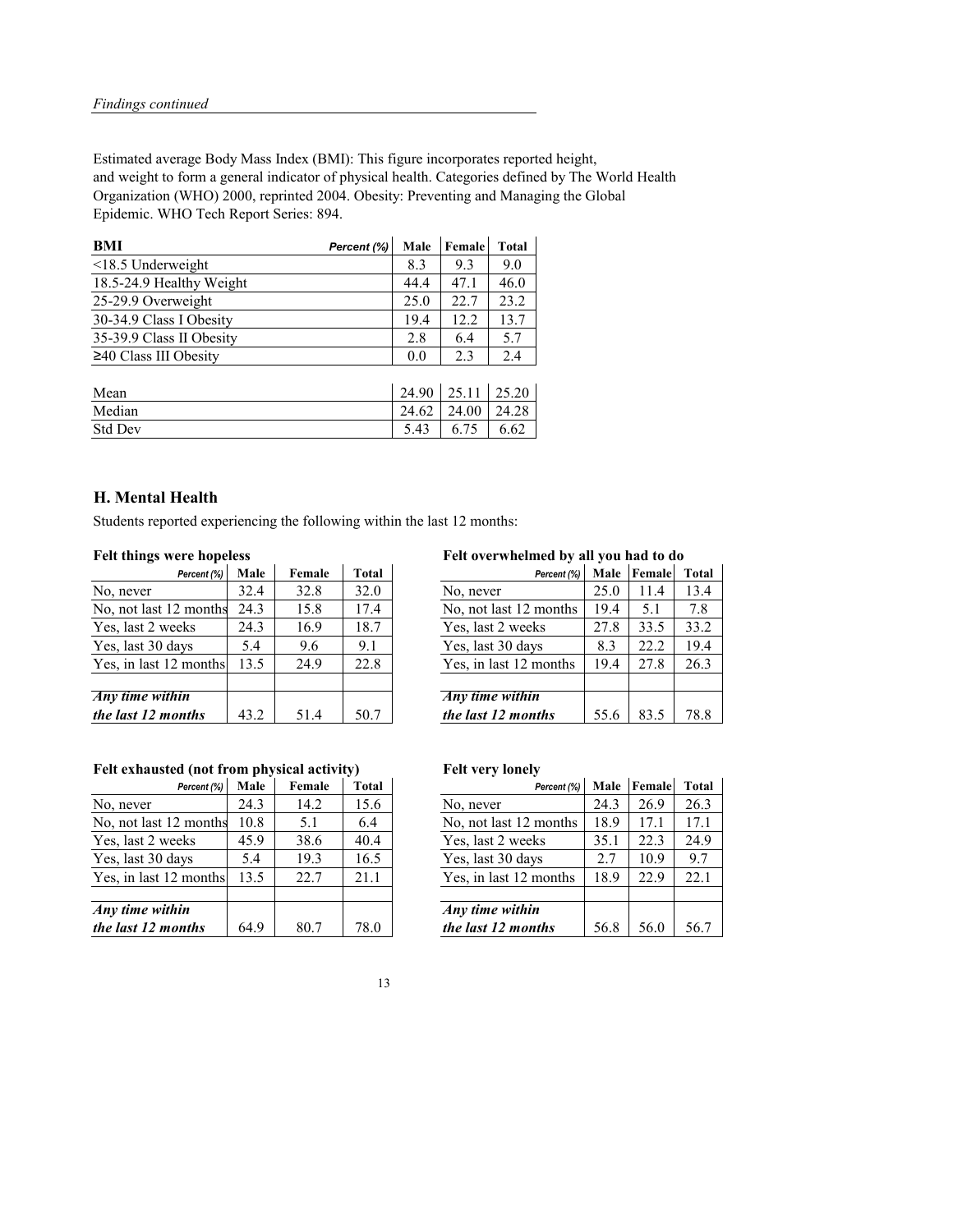#### **Felt very sad Felt so depressed that it was difficult to function**

| Percent (%) | <b>Male</b> | Female | <b>Total</b> | Percent (%)            | <b>Male</b> | Female | <b>Total</b> |
|-------------|-------------|--------|--------------|------------------------|-------------|--------|--------------|
|             | 21.6        | 19.1   | 19.5         | No, never              | 35.1        | 36.6   | 36.4         |
| months      | 16.2        | 15.2   | 15.5         | No, not last 12 months | 21.6        | 22.3   | 21.7         |
| eks         | 35.1        | 25.3   | 27.7         | Yes, last 2 weeks      | 24.3        | 15.4   | 17.5         |
| iys         | 8.1         | 14.6   | 13.2         | Yes, last 30 days      | 2.7         | 12.0   | 10.1         |
| months      | 18.9        | 25.8   | 24.1         | Yes, in last 12 months | 16.2        | 13.7   | 14.3         |
|             |             |        |              |                        |             |        |              |
| in          |             |        |              | Any time within        |             |        |              |
| nths        | 62.2        | 65.7   | 65.0         | the last 12 months     | 43.2        | 41.1   | 41.9         |

| Percent (%)            | <b>Male</b> | Female | <b>Total</b> | Percent (%)            | <b>Male</b> | Female | Total |
|------------------------|-------------|--------|--------------|------------------------|-------------|--------|-------|
| No, never              | 21.6        | 19.1   | 19.5         | No, never              | 35.1        | 36.6   | 36.4  |
| No, not last 12 months | 16.2        | 15.2   | 15.5         | No, not last 12 months | 21.6        | 22.3   | 21.7  |
| Yes, last 2 weeks      | 35.1        | 25.3   | 27.7         | Yes, last 2 weeks      | 24.3        | 15.4   | 17.5  |
| Yes, last 30 days      | 8.1         | 14.6   | 13.2         | Yes, last 30 days      | 2.7         | 12.0   | 10.1  |
| Yes, in last 12 months | 18.9        | 25.8   | 24.1         | Yes, in last 12 months | 16.2        | 13.7   | 14.3  |
|                        |             |        |              |                        |             |        |       |
| Any time within        |             |        |              | Any time within        |             |        |       |
| the last 12 months     | 62.2        | 65.7   | 65.0         | the last 12 months     | 43.2        | 41.1   | 41.9  |

#### Felt overwhelming anxiety **Felt overwhelming anger**

| $\sigma$    | $\bullet$   |        |              | $\bullet$<br>o         |             |        |              |
|-------------|-------------|--------|--------------|------------------------|-------------|--------|--------------|
| Percent (%) | <b>Male</b> | Female | <b>Total</b> | Percent (%)            | <b>Male</b> | Female | <b>Total</b> |
|             | 32.4        | 29.1   | 29.5         | No, never              | 32.4        | 36.4   | 35.3         |
| 2 months    | 21.6        | 13.1   | 14.3         | No, not last 12 months | 18.9        | 19.3   | 18.8         |
| eks         | 21.6        | 21.7   | 22.6         | Yes, last 2 weeks      | 16.2        | 11.9   | 13.3         |
| ıys         | 5.4         | 14.9   | 12.9         | Yes, last 30 days      | 8.1         | 13.6   | 12.4         |
| months      | 18.9        | 21.1   | 20.7         | Yes, in last 12 months | 24.3        | 18.8   | 20.2         |
|             |             |        |              |                        |             |        |              |
| in          |             |        |              | Any time within        |             |        |              |
| $n$ ths     | 45.9        | 57.7   | 56.2         | the last 12 months     | 48.6        | 44.3   | 45.9         |

| Percent (%)            | <b>Male</b> | Female | <b>Total</b> | Percent (%)            | <b>Male</b> | Female | Tota |
|------------------------|-------------|--------|--------------|------------------------|-------------|--------|------|
| No, never              | 32.4        | 29.1   | 29.5         | No, never              | 32.4        | 36.4   | 35.3 |
| No, not last 12 months | 21.6        | 13.1   | 14.3         | No, not last 12 months | 18.9        | 19.3   | 18.8 |
| Yes, last 2 weeks      | 21.6        | 21.7   | 22.6         | Yes, last 2 weeks      | 16.2        | 11.9   | 13.3 |
| Yes, last 30 days      | 5.4         | 14.9   | 12.9         | Yes, last 30 days      | 8.1         | 13.6   | 12.4 |
| Yes, in last 12 months | 18.9        | 21.1   | 20.7         | Yes, in last 12 months | 24.3        | 18.8   | 20.2 |
| Any time within        |             |        |              | Any time within        |             |        |      |
| the last 12 months     | 45.9        | 57.7   | 56.2         | the last 12 months     | 48.6        | 44.3   | 45.9 |

#### **Seriously considered suicide Attempted suicide**

| Percent (%) | <b>Male</b> | Female | <b>Total</b> | Percent (%)            | <b>Male</b> | Female | <b>Total</b> |
|-------------|-------------|--------|--------------|------------------------|-------------|--------|--------------|
|             | 70.3        | 77.0   | 74.5         | No, never              | 89.2        | 89.8   | 89.0         |
| months      | 18.9        | 14.0   | 15.5         | No, not last 12 months | 10.8        | 8.5    | 9.6          |
| eks         | 2.7         | 1.1    | 1.8          | Yes, last 2 weeks      | 0.0         | 1.1    | 0.9          |
| ıys         | 0.0         | 0.6    | 0.5          | Yes, last 30 days      | 0.0         | 0.0    | 0.0          |
| months      | 8.1         | 7.3    | 7.7          | Yes, in last 12 months | 0.0         | 0.6    | 0.5          |
|             |             |        |              |                        |             |        |              |
| in          |             |        |              | Any time within        |             |        |              |
| $n$ ths     | 10.8        | 9.0    | 10.0         | the last 12 months     | 0.0         | 1.7    | 1.4          |

| Percent (%)            | <b>Male</b> | Female | <b>Total</b> | Percent (%)            | <b>Male</b> | Female | Tota |
|------------------------|-------------|--------|--------------|------------------------|-------------|--------|------|
| No, never              | 70.3        | 77.0   | 74.5         | No, never              | 89.2        | 89.8   | 89.0 |
| No, not last 12 months | 18.9        | 14.0   | 15.5         | No, not last 12 months | 10.8        | 8.5    | 9.6  |
| Yes, last 2 weeks      | 2.7         | 1.1    | 1.8          | Yes, last 2 weeks      | 0.0         | 1.1    | 0.9  |
| Yes, last 30 days      | 0.0         | 0.6    | 0.5          | Yes, last 30 days      | 0.0         | 0.0    | 0.0  |
| Yes, in last 12 months | 8.1         | 7.3    | 7.7          | Yes, in last 12 months | 0.0         | 0.6    | 0.5  |
| Any time within        |             |        |              | Any time within        |             |        |      |
| the last 12 months     | 10.8        | 9.0    | 10.0         | the last 12 months     | 0.0         | 1.7    | 1.4  |

#### **Intentionally cut, burned, bruised, or otherwise injured yourself**

| Percent (%)            | <b>Male</b> | Female | <b>Total</b> |
|------------------------|-------------|--------|--------------|
| No, never              | 81.1        | 80.9   | 79.5         |
| No, not last 12 months | 13.5        | 13.5   | 13.6         |
| Yes, last 2 weeks      | 0.0         | 2.2    | 2.3          |
| Yes, last 30 days      | 2.7         | 0.6    | 0.9          |
| Yes, in last 12 months | 2.7         | 2.8    | 3.6          |
|                        |             |        |              |
| Any time within        |             |        |              |
| the last 12 months     | 5.4         | 5.6    | 6.8          |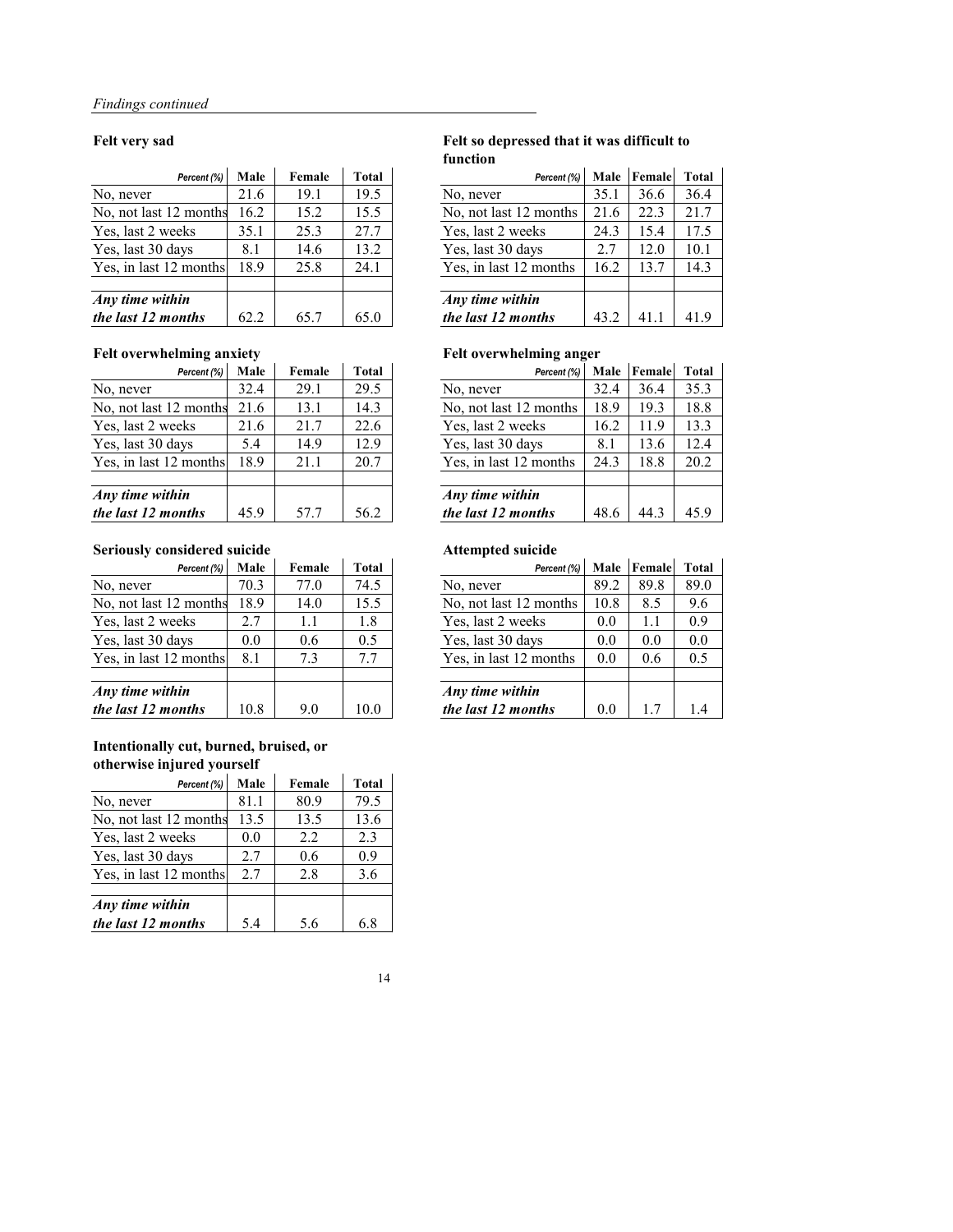**Within the last 12 months, diagnosed or treated by a professional for the following:** 

| Percent (%)                                           | <b>Male</b> | Female | <b>Total</b> |
|-------------------------------------------------------|-------------|--------|--------------|
| Anorexia                                              | 0.0         | 2.3    | 1.9          |
| Anxiety                                               | 8.1         | 20.3   | 19.2         |
| <b>Attention Deficit and Hyperactivity Disorder</b>   | 5.4         | 5.6    | 5.9          |
| <b>Bipolar Disorder</b>                               | 0.0         | 3.4    | 2.7          |
| <b>Bulimia</b>                                        | 0.0         | 3.4    | 3.2          |
| Depression                                            | 10.8        | 16.4   | 16.1         |
| Insomnia                                              | 8.3         | 7.9    | 7.8          |
| Other sleep disorder                                  | 5.4         | 4.5    | 4.5          |
| <b>Obsessive Compulsive Disorder</b>                  | 0.0         | 3.9    | 4.1          |
| Panic attacks                                         | 2.7         | 11.8   | 10.9         |
| Phobia                                                | 0.0         | 1.1    | 0.9          |
| Schizophrenia                                         | 0.0         | 0.6    | 0.5          |
| Substance abuse or addiction                          | 2.7         | 1.7    | 1.8          |
| Other addiction                                       | 2.7         | 1.1    | 1.4          |
| Other mental health condition                         | 5.4         | 4.5    | 5.0          |
|                                                       |             |        |              |
| <b>Students reporting none of the above</b>           | 81.1        | 71.3   | 72.3         |
| Students reporting only one of the above              | 8.1         | 6.7    | 6.8          |
| <b>Students reporting both Depression and Anxiety</b> | 2.7         | 12.4   | 11.4         |
| Students reporting any two or more of the above       |             |        |              |
| excluding the combination of Depression and Anxiety   | 10.8        | 12.4   | 13.2         |

### **Within the last 12 months, any of the following been traumatic or very difficult to handle:**

| Percent (%)                                | <b>Male</b> | Female | <b>Total</b> |
|--------------------------------------------|-------------|--------|--------------|
| Academics                                  | 45.9        | 35.0   | 36.5         |
| Career-related issue                       | 37.8        | 34.8   | 35.9         |
| Death of family member or friend           | 18.9        | 22.2   | 21.1         |
| Family problems                            | 43.2        | 32.6   | 34.5         |
| Intimate relationships                     | 32.4        | 26.6   | 27.4         |
| Other social relationships                 | 29.7        | 25.6   | 26.6         |
| Finances                                   | 54.1        | 52.0   | 52.5         |
| Health problem of family member or partner | 21.6        | 25.1   | 24.4         |
| Personal appearance                        | 19.4        | 22.6   | 22.9         |
| Personal health issue                      | 27.0        | 27.1   | 26.5         |
| Sleep difficulties                         | 35.1        | 34.9   | 35.0         |
| Other                                      | 14.3        | 11.0   | 11.8         |
|                                            |             |        |              |
| Students reporting none of the above       | 18.9        | 20.8   | 20.5         |
| Students reporting only one of the above   | 10.8        | 6.7    | 7.3          |
| Students reporting 2 of the above          | 8.1         | 16.3   | 14.5         |
| Students reporting 3 or more of the above  | 62.2        | 56.2   | 57.7         |

| e. | --<br>r<br>٧ |
|----|--------------|
|    |              |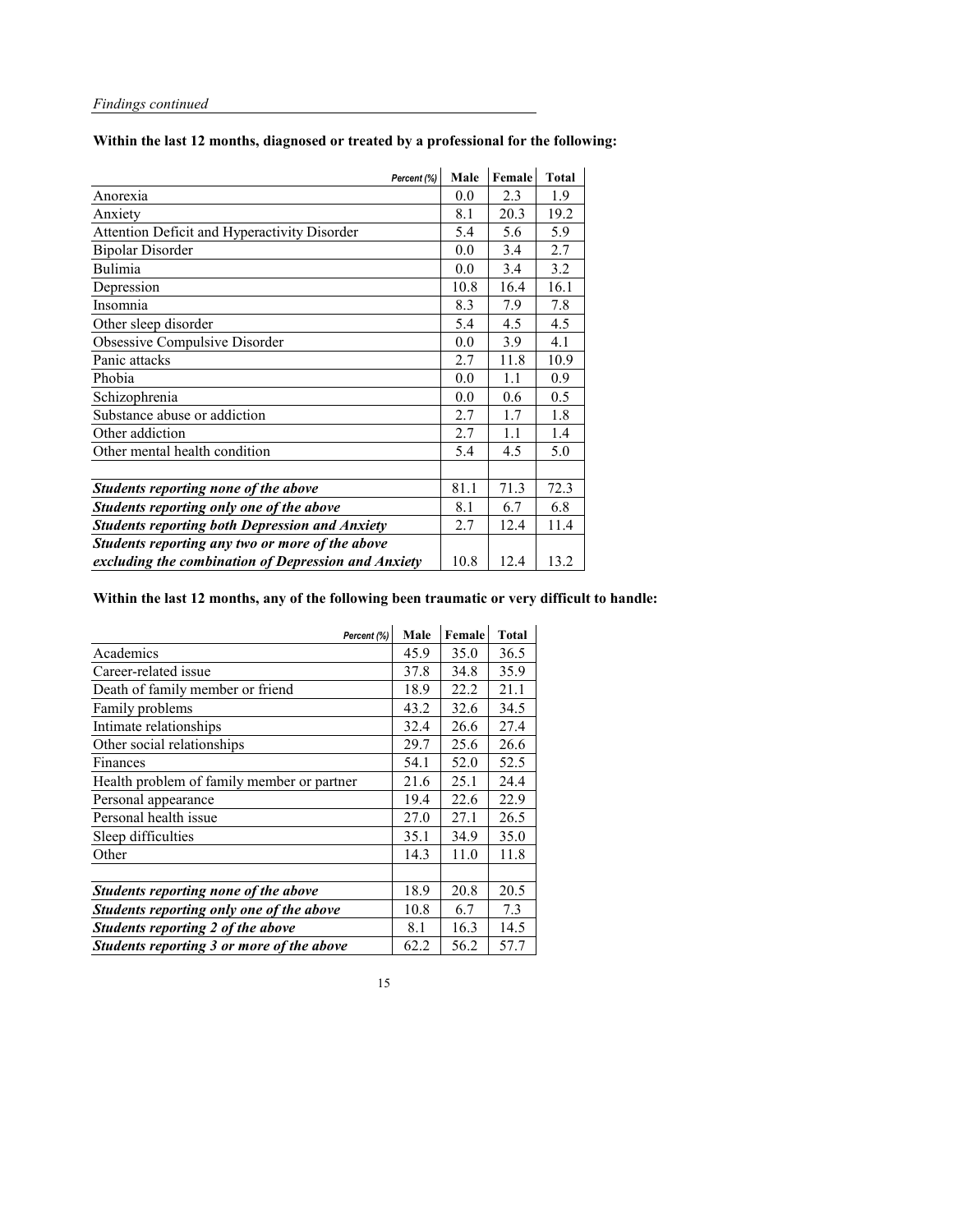**Within the last 12 months, how would you rate the overall level of stress experienced:**

| Percent (%)              | <b>Male</b> | <b>Female</b> | <b>Total</b> |
|--------------------------|-------------|---------------|--------------|
| No stress                | 8.3         | 5.1           | 5.5          |
| Less than average stress | 13.9        | 11.2          | 11.4         |
| Average stress           | 38.9        | 40.4          | 39.7         |
| More than average stress | 33.3        | 33.1          | 34.2         |
| Tremendous stress        | 5.6         | 10.1          | 9.1          |

## **I. Sleep**

## **Past 7 days, getting enough sleep to feel rested in the morning:**

| Percent (%) |      | Male   Female | <b>Total</b> |
|-------------|------|---------------|--------------|
| 0 days      | 135  | 14.5          | 14.5         |
| $1-2$ days  | 35.1 | 31.8          | 32.1         |
| 3-5 days    | 21.6 | 36.3          | 34.4         |
| $6+$ days   | 29.7 |               | 19.0         |

#### **Past 7 days, how often felt tired, dragged out, or sleepy during the day:**

|            | Percent (%) | <b>Male</b> | <b>Female</b> | <b>Total</b> |
|------------|-------------|-------------|---------------|--------------|
| 0 days     |             | 27.0        | 19.2          | 20.1         |
| 1-2 days   |             | 24.3        | 26.6          | 26.9         |
| $3-5$ days |             | 29.7        | 36.7          | 35.2         |
| $6+$ days  |             | 18.9        | 17.5          |              |

#### **Past 7 days, how much of a problem with sleepiness during daytime activities:**

|                            | Percent (%) | <b>Male</b> | <b>Female</b> | <b>Total</b> |
|----------------------------|-------------|-------------|---------------|--------------|
| No problem                 |             | 27.0        | 16.8          | 18.1         |
| A little problem           |             | 43.2        | 47.5          | 46.6         |
| More than a little problem |             | 16.2        | 16.8          | 17.2         |
| A big problem              |             | 2.7         | 12.3          | 10.9         |
| A very big problem         |             | 10.8        | 6.7           |              |